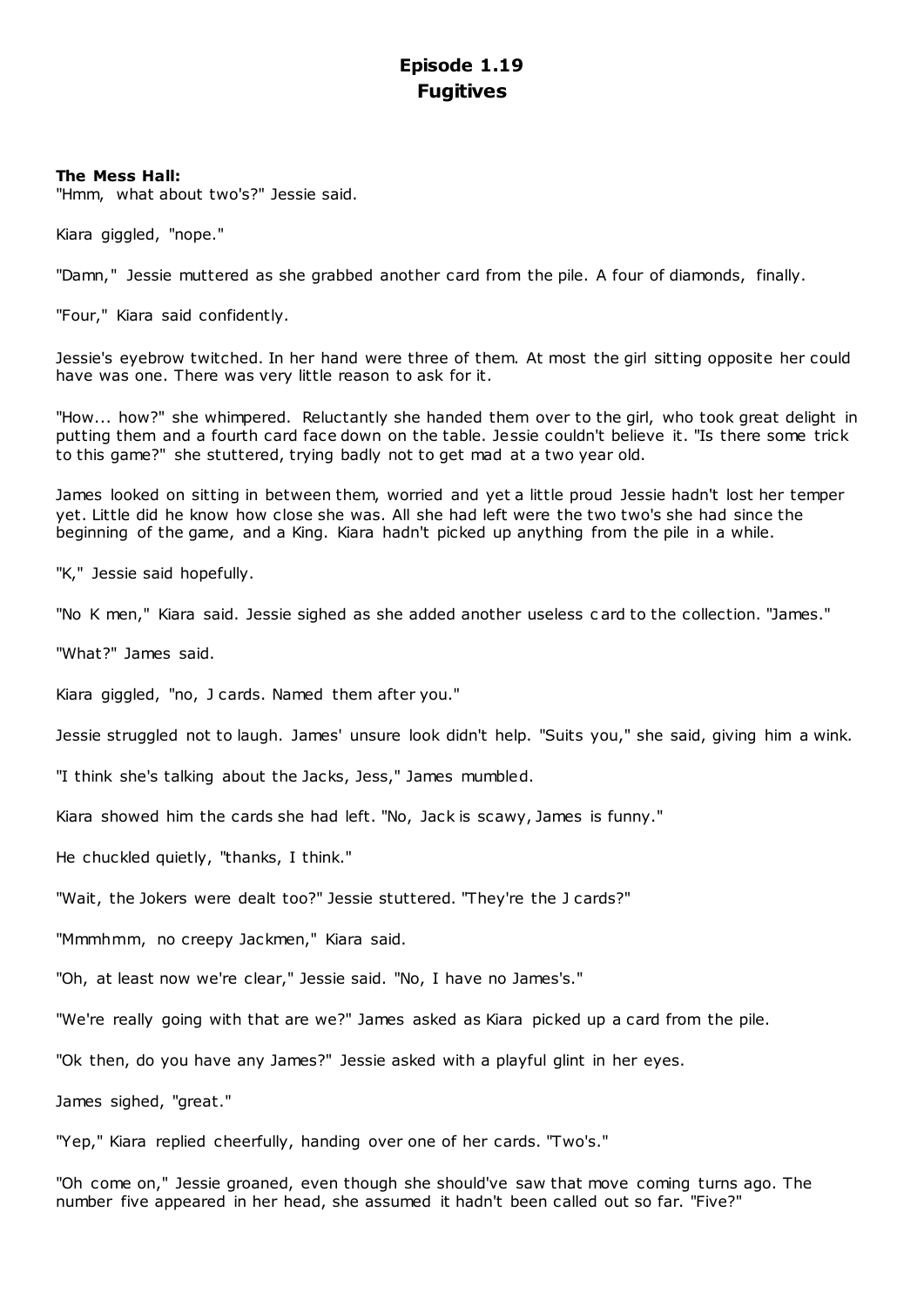"Nope," Kiara replied, dashing that hope. Another card added to her collection, an Ace this time. "Ace," the little girl said.

Jessie's jaw dropped. She barely had time to move the card in with the others and she had to hand it over. Jessie tried to figure out what cards Kiara had left. The ones she did know were useless to her. There was only one card that was a mystery to her and since she only had two different cards herself, it wasn't going to help her. For now a random number would have to do. "Eight."

"Fishie," Kiara said cutely.

Jessie briefly smiled, picking up one more card. Some progress, it was another two. One more and she could take hers back from Kiara. Not yet though, she didn't want her to know.

The game was a little dull for a few rounds with the stalemate they were stuck in. James got up to get new drinks for them and him. He'd only been gone thirty seconds when he heard Jessie's, "oh come on!" cry. He hurried back with two drinks, forgetting his own, to find Kiara putting four two's down.

"How are you doing this?" Jessie asked desperately.

Kiara giggled, "I knew you were saving that one two. I got one too."

"You knew?" Jessie struggled to keep calm.

"Yep, don't be mad. You're not discret," Kiara said.

"Huh?" was Jessie's only response.

"Discreet I think," James said.

Jessie's hands squeezed her seat to stop her temper from erupting. "What, I have a tell, did I show my cards by accident?"

Kiara looked worried about her, "yeah, tell."

"Two and she knows what a tell is," Jessie muttered.

"You mumble, heard it," Kiara said.

"Oh, literal tell," James said. Jessie snapped her head toward him. He knew full well she wouldn't take her anger out on a kid, but he was fair game. "I didn't hear, was it while I was gone?" He carefully put the drinks down.

"No, all time," Kiara answered.

Jessie didn't look so mad now, only confused. So was James. "Was I?" she asked him.

James shrugged, "unless I'm going deaf, no."

Kiara pouted, she was the angry one now. "I'm not cheating. You sore loser, he was right."

Jessie narrowed her eyes. James shrunk in his seat. "Who told you that?" she asked.

James remembered his drink and scarpered to get it, but took his sweet time to return with it.

"Craig," Kiara replied.

"I'm not that bad. I don't mumble my thoughts either," Jessie stammered.

"I'm not lying," Kiara looked close to tears.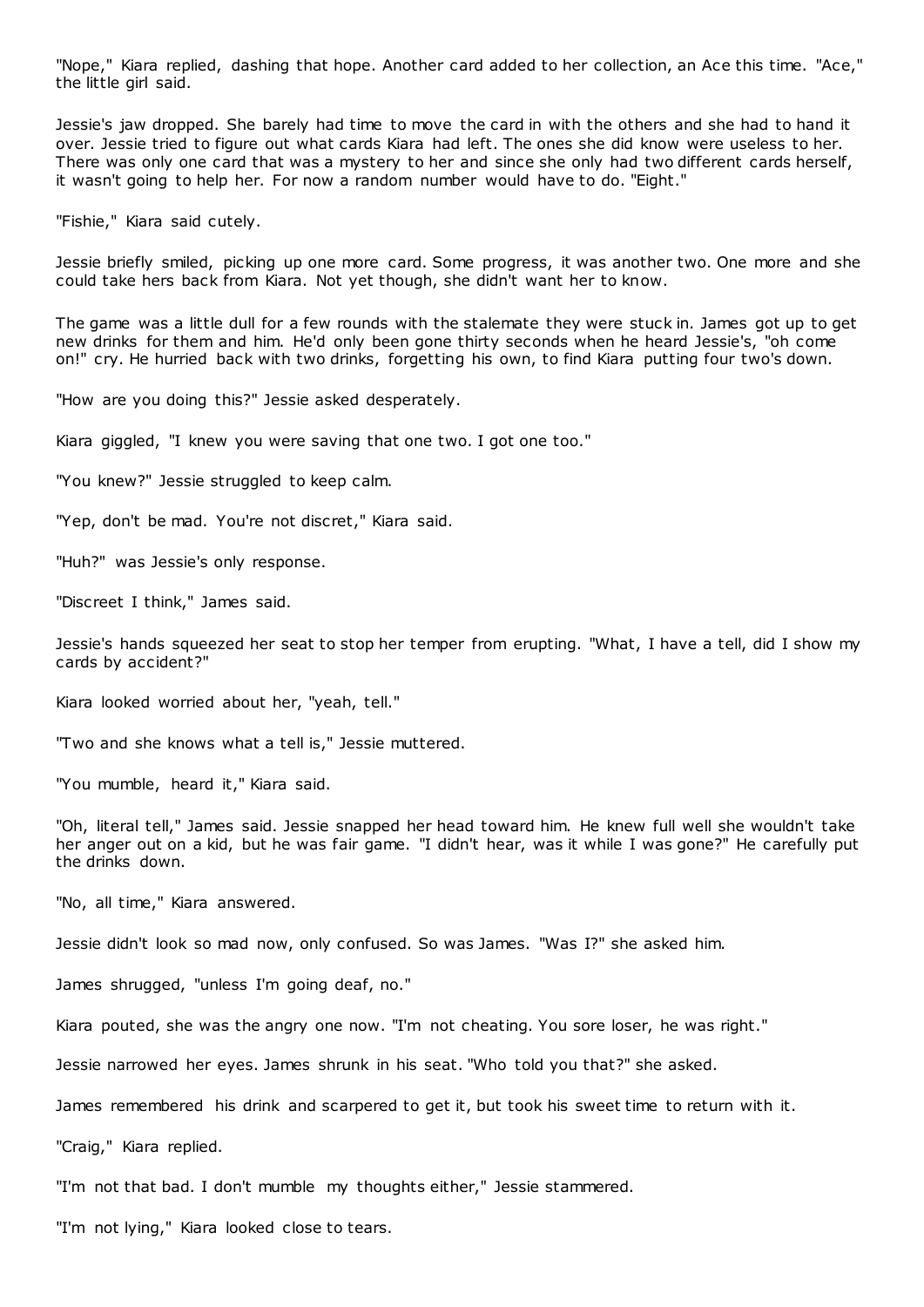Jessie instantly felt bad, so she tried to think back, see if she did mutter any of her thoughts. James' confused expression backed her side up. Kiara couldn't have known otherwise though.

Tom and Harry strolled through the closest doors, laughing their heads off. "I haven't laughed so much in ages. That diner bit, a classic," Harry managed to say.

"Yeah, I'll have to see it again," Tom sniggered.

They approached Jessie's table, cueing groans from all three inhabitants.

"You two should totally play this," Tom said, gesturing to James, then Jessie.

"Why?" James asked with disinterest.

"It's a cute little holonovel called When Harry Met Sally. My favourite bits were when the two BFFs hooked up and they got together in the end," Tom sniggered. "So what do you say, Sally?" he winked toward Jessie.

# **Five minutes later in Sickbay:**

"What happened this time Mr Paris?" the Doctor asked in dismay.

Tom sat on the biobed clutching his arm, his crooked nose still dribbling blood onto his uniform. "Holodeck again," he muttered. Harry sniggered.

"Beaten up by Jessie again, huh Mr Paris?" the Doctor asked.

"No," Tom said quickly. Harry couldn't help it, he burst out laughing.

"This has got to stop, you're wasting medical resources," the Doctor snapped.

Tom's eyes flew wide open in anger, "what? I'm the victim here!"

"Tom, you always start it knowing full damn well what to expect," Harry laughed.

"So?" Tom hissed.

"So I think you have an unhealthy fixation," Harry said as seriously as he could. "Should I tell B'Elanna you're getting your literal kicks from another woman?"

Tom huffed, but while the Doctor was healing his nose. The Doctor grumbled to himself as doing so he got blood splatter all over the biobed, he then grabbed his chin to keep him still. "You're supposed to be on my side, Har," Tom tried to say through it.

"Your big mouth will kill you someday, Mr Paris. It's time I inform the Captain about this behaviour," the Doctor said as he finished treating the nose.

"Good," Tom smiled. "That'll teach them."

"You can't keep bullying people because they're not desperate horndogs like you who can't control themselves around the opposite sex. I have to put a stop to it before there is a medical emergency," the Doctor said.

He walked into his office while Tom was still reacting with some offense. "Hey, that's not what I'm doing!" he whined.

Harry shook his head, clicking his tongue. "You do know why James programmed that romance between us in the mutiny program, don't you? I got it but it went right over your head at slipstream, didn't it?"

"Homophobe thinks guys being together is funny," Tom said in deadpan.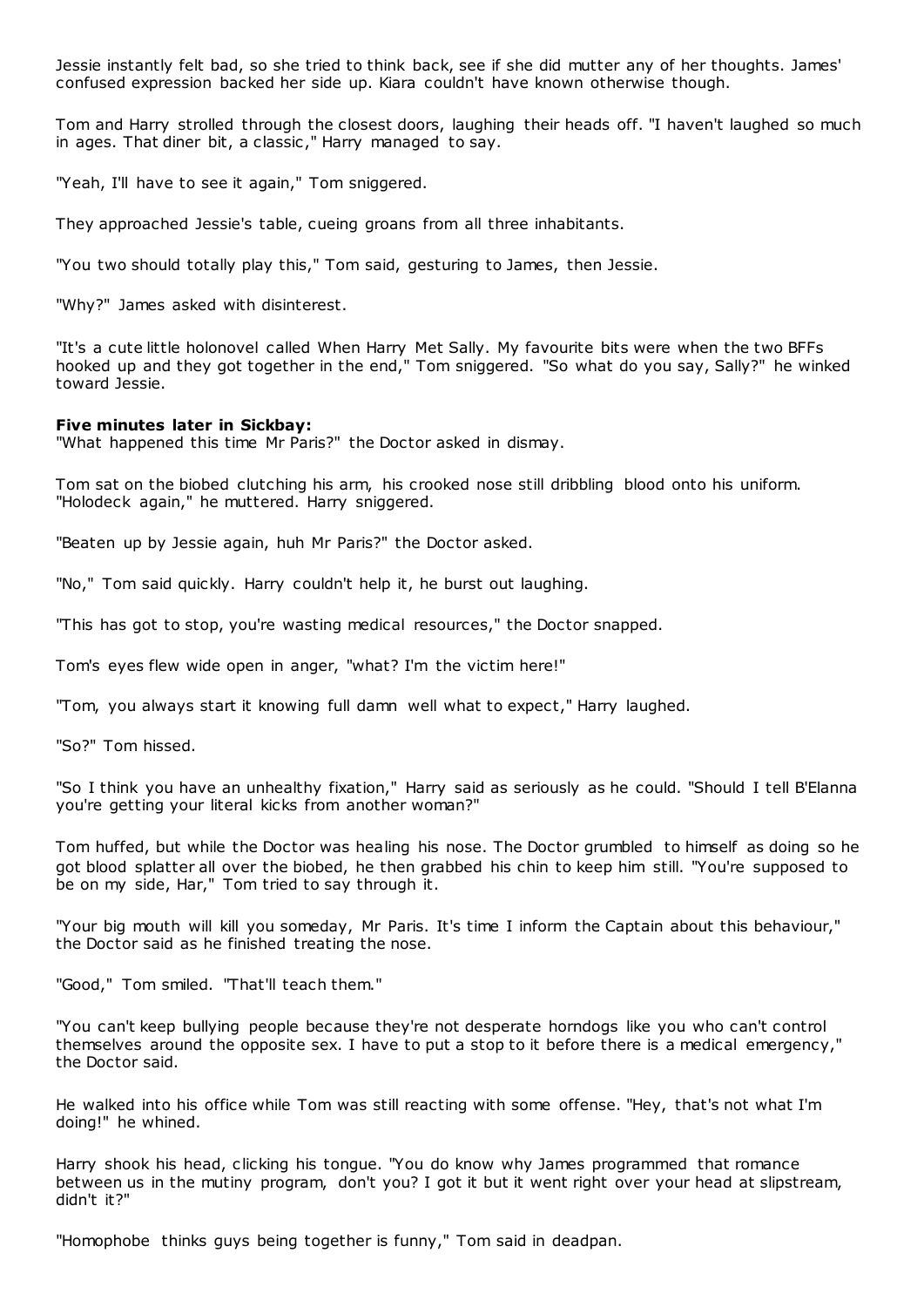"No, but considering your backup insult for him, you do," Harry groaned. "We're best friends, they're best friends. He was obviously making a point too clever for you."

"Fine, I'll just have to find someone else to annoy, someone less aggressive," Tom huffed.

### **The Bridge:**

"Mr Paris, your humour attempts are predictable. You have to speak with the Captain now," Tuvok said.

Tom laughed awkwardly, "oh Tuvok, your sarcasm burns."

"I wasn't being sarcastic ," Tuvok said with an eyebrow raised.

The doors to the Ready Room opened. Kathryn did not step out of it, she stood in the frame. With a sharp, dangerous glint in her eye she beckoned the helmsman over to his doom. He wasn't the only one. Jessie looked over her shoulder to see her and James being summoned as well. They were the first to head over.

Tom though was far more hesitant. He knew he was in the right, so that gave him the push to go see her.

Kathryn turned to the side and leaned against the frame, so the three would have to squeeze by her to get in. Tom did so in a hurry with his stare pointed to his left. Once they were inside she stepped back inside to close to door.

"This should be good," Harry commented.

Chakotay nodded in agreement, Tuvok reacted as he normally did, Seven remained at her post staring into space.

"Please sit down," Kathryn said nicely while taking her seat. All three of her visitors were on their guard, if they weren't already.

Tom spotted there were still only two chairs, he hung back and gestured his hand out to them. "Ladies first," he blurted out without thinking. He cringed immediately.

To his relief the one who should've been offended by that joke laughed instead. "That's funny because being a lady is a bad thing. I'm so glad you told two women that," James said.

Jessie merely rolled her eyes. Kathryn was difficult to judge with her nice persona fixed on.

Tom tugged on his suddenly tight collar. "Stop putting words in my mouth," he hissed quickly.

"You don't need my help there," James said.

Kathryn cleared her throat, "can someone tell me what happened in the Mess Hall?"

"Those two beat me up, end of story," Tom answered quickly so he was first to.

"The Doctor reported Jessie to me," Kathryn said.

"It wasn't only her, that little sissy boy was the one who broke my arm!" Tom snapped and pointed.

James tried not to laugh, instead he shrugged his shoulders with a pretend pout on his face. "Oh, I'm a boy now. It's hard to keep track."

Jessie bit her lip and yet still quietly laughed.

Tom scoffed, "you two are a bunch of psychopaths. A match made in hell."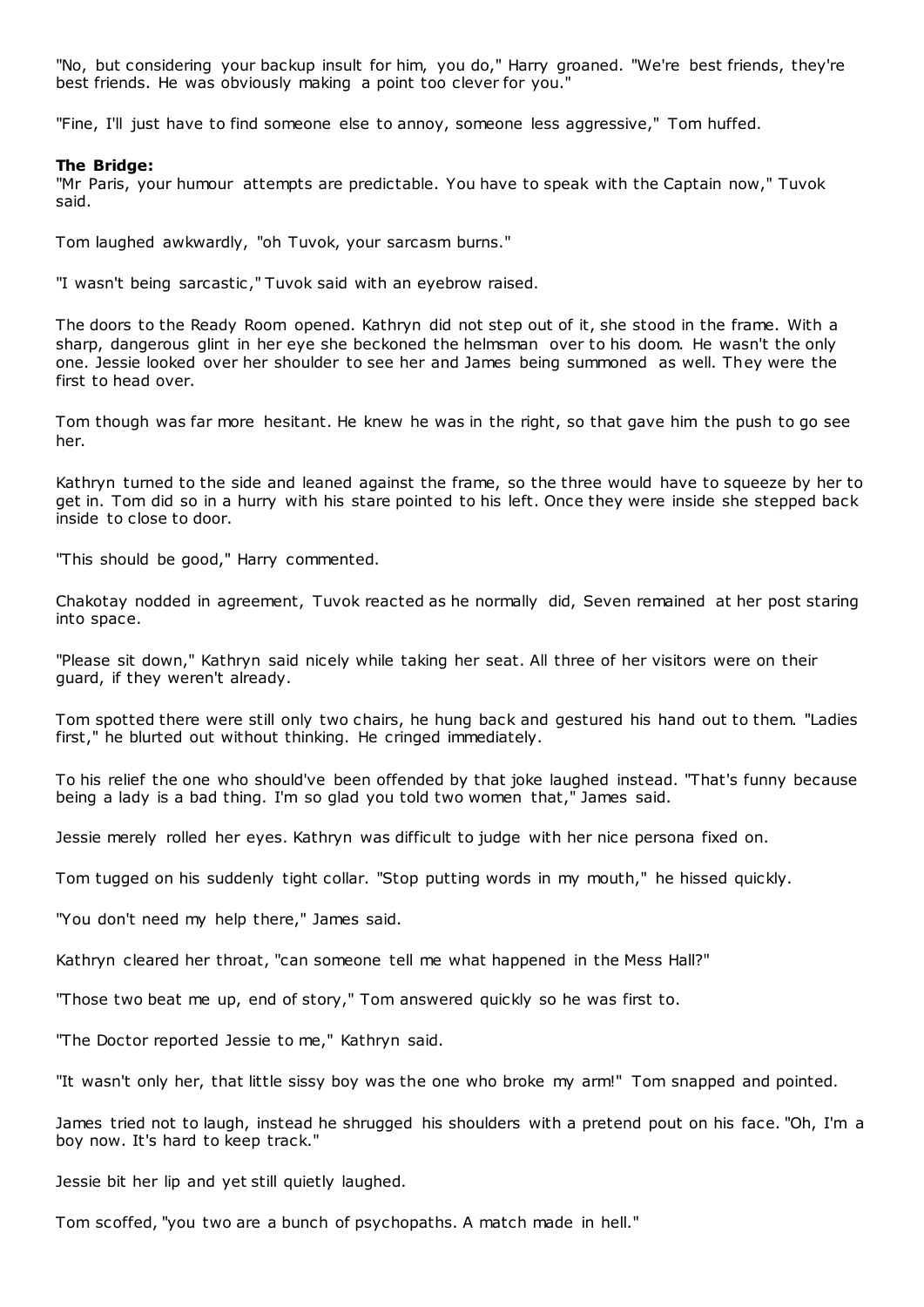"Okay, is this true?" Kathryn asked.

"No it's not," Jessie replied to Tom's dismay. "We were looking after Kiara when he came along with his *girls can't be friends with boys without making out* schtick, and started poking. Great example to a little girl, by the way."

Kathryn's nice demeanour twitched for a second. "Then what happened?"

"There was some insults, you know how these two can be," Jessie replied. James nodded while Tom shook his head and pointed at him, mouthing *him*. "Then he walked off laughing about some other programs he was going to run."

"What?" Tom laughed in disbelief. "No moron would believe that!"

Kathryn frowned, "but you initially told the Doctor you were injured on the Holodeck. Am I missing something?"

"No no, James twisted my arm holding me back while Jessie punched me in the face. Kiara clapped, she bloody clapped!" Tom cried.

"Ohno, that little detail at the end makes it sound a little legit, I'll give him that at least," James commented.

"Yes, but I'd believe it more if the whole Mess Hall got up and cheered," Kathryn said.

Tom laughed mockingly, "yeah pulling some guy's arm behind his back until it cracked because of some harmless banter, that's good stuff. Harry saw it all anyway, he'll vouch for me, I'm sure."

"Banter?" Jessie grumbled. "Does it register anywhere in your thick head that your *harmless banter* insinuates that women are only for sleeping with? That's what I hear everytime you tell us to get it over with. The cracks about James being gay or a sissy because he doesn't think like that. Yeah, way to confirm my belief that 90% of the lot of you are brainless animals who can't control themselves. Congrats for insulting women *and* men."

"And that's when the Mess Hall gets up and claps," James smiled.

Tom stared at the two of them, his jaw slowly dropping. He stubbornly shook his head, "nuh uh. That isn't what this is. I tease because you two have the s-tension flooding all over the ship, you're the only ones oblivious to it. I'm trying to help."

Jessie responded with a disbelieving, "hah." She turned her back on him, keeping her contempt for him quietly to herself for the moment.

"I find this very hard to believe. Chakotay's kept tabs on this, and he says after some counselling Jessie's calmed down somewhat, there's been no further incidents with her. Meanwhile James is more of a commenter than anything else. I doubt they would hurt you like you said they did," Kathryn said.

"That's unbelievable! These two beat the crap out of me in front of everyone in the Mess Hall!" Tom yelled.

"I've questioned the people who were in the Mess Hall, they did not see any fight," Kathryn said.

"What! Why would they lie?" Tom stuttered.

"Exactly, so please leave. Remember to put the safety protocols on next time, Tom," Kathryn scolded.

Tom groaned and stomped off in disgust, muttering under his breath.

Kathryn pointed her disapproving glance towards the remaining pair, it lightened only slightly. "Arm breaking?"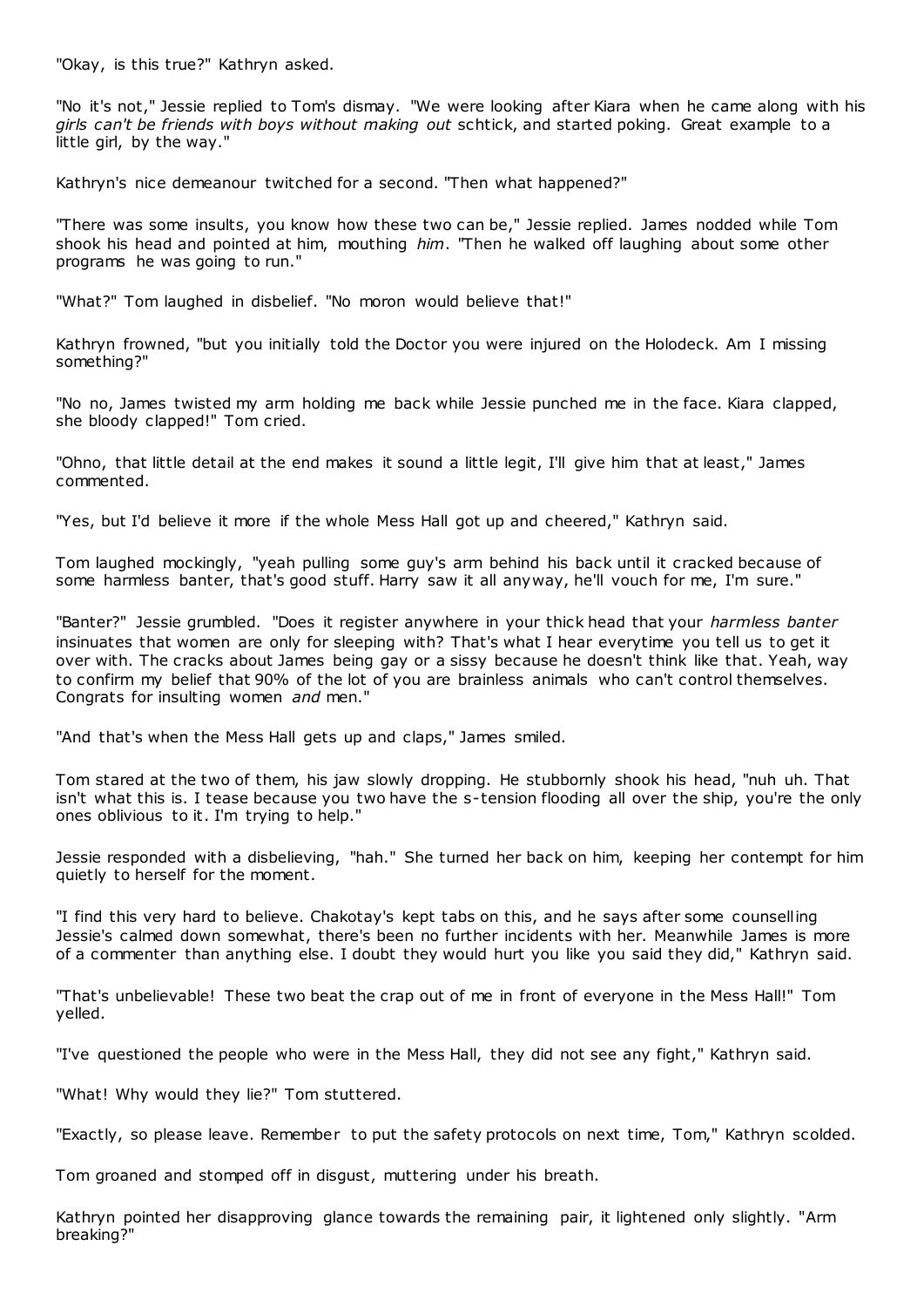James chuckled nervously, "I told him to keep still."

"Jessie," Kathryn said.

"He said I would be less grouchy if we..." Jessie said, rolling her eyes. "Resolved the s -tension. I'm not sorry."

Kathryn shrugged with indifference, "yes well, I wouldn't..."

"Oh is that what s-tension means?" James blurted out with realisation.

Jessie smiled at him, "oh to be young and naive again."

"Look, he's a chore I know. Tom I mean," Kathryn said awkwardly. "But next time maybe make it less public, okay?"

"I'll try. Thanks Captain," Jessie said sincerely.

"Don't mention it. He's been annoying a lot of people lately. I'm hoping he'll eventually think twice after incidents like this," Kathryn smiled. "Dismissed."

James and Jessie hurried out, leaving her with the cup of coffee she left half finished. She was about to take a sip when the comm beeped.

*"Tuvok to Janeway. Mr Paris please stop being a prat."*

"Go ahead Tuvok," Kathryn sighed.

*"Chakotay here Captain. We're picking up traces of temporal energy directly ahead. We've tried to change our course to avoid it."*

*"Seven here. Temporal energy isn't precise. It's a tear in subspace with properties of anti-matter tacyhons and intermittent time d..."*

*"Keep your catsuit on, we don't need the look at me please Barbie parade!"* Jessie's voice snapped.

"I'm on my way," Kathryn said and got up quickly, hoping Seven would be next on Jessie's punch in the face list.

"Oh yeah, Jessie's really calmed down somewhat," Tom said.

Jessie smiled as she took her own station. "I know, couldn't have done it without you."

Tom mocked girly laughter while pulling a face. Kathryn glared at him until he stopped. She met Chakotay at the centre of the Bridge.

"Two course corrections and it's still directly ahead, Captain," he reported.

Kathryn turned to face the viewscreen. On it was a strange shimmering cloud of red, the dense centre seemed to be spiralling anti clockwise. "It's following us. Where did it come from nameless people at the science console?" Kathryn asked.

When she got no answer the command team glanced toward the station parallel to Jessie's. They spotted Craig and their eldest daughter there instead, bopping away to some tunes playing on shared earphones. Chakotay approached them to snatch them away, Craig's first and much harsher. "Ouch, uhoh," he squeaked, immediately spotting him.

Morgan smiled sweetly at her dad, "er... is this a good time to ask for my pocket rations?"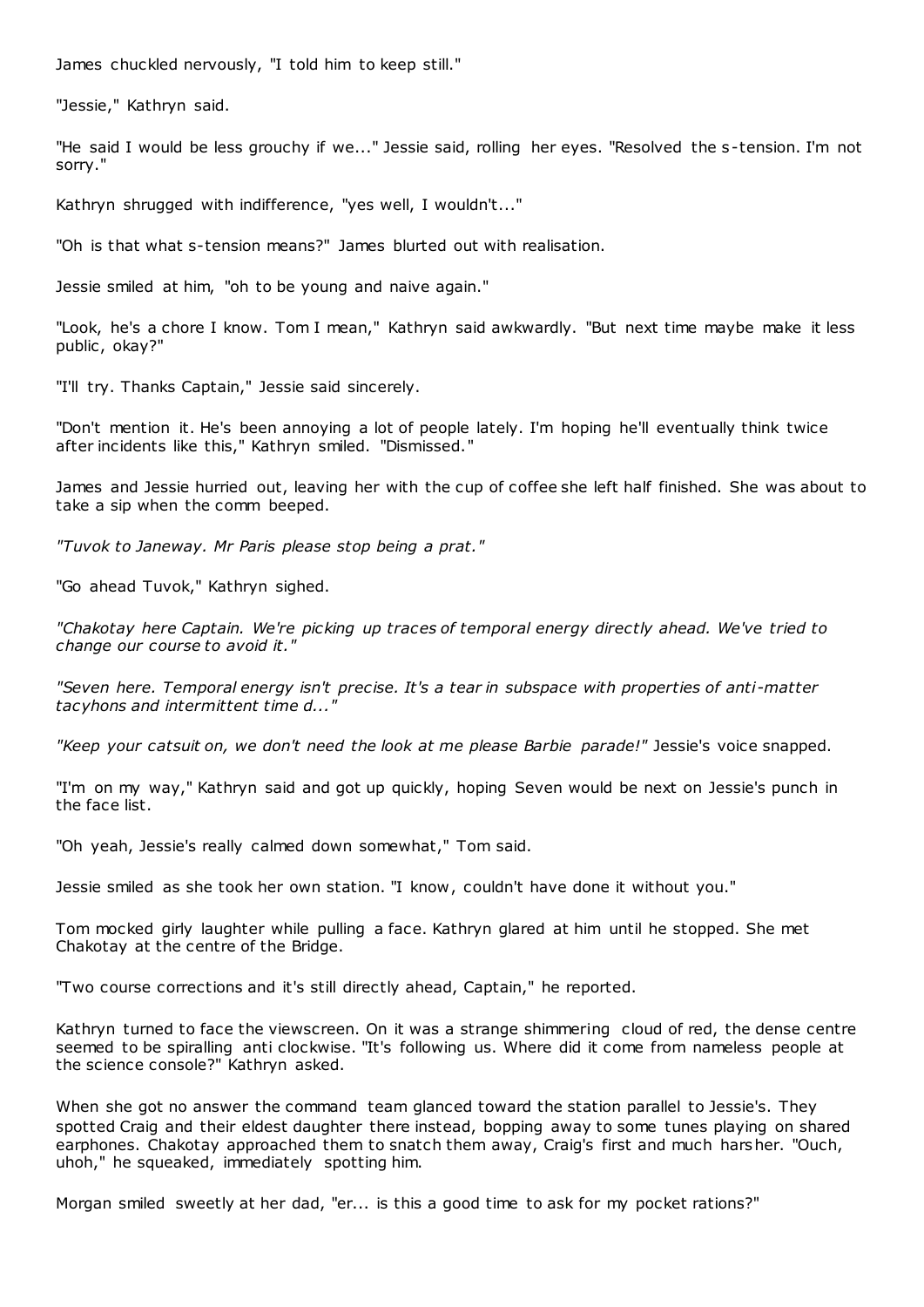"Morgan, you're too old to have *pocket rations*," Chakotay replied.

"No I'm not, the whole crew gets pocket rations," Morgan said.

"It's not called pocket rations. You have to earn them, remember? Listening to Steps on the Bridge isn't earning them," Chakotay snapped. Kathryn looked to her while pointing over her shoulder towards Tom, currently standing next to a frustrated Tuvok. Morgan missed the hint completely.

His eyebrow raised, "why aren't you working, Lieutenant?"

Craig avoided looking in his general direction, "I was waiting for James."

"Oh for god sake! Harry, where did this time anomaly come from?" Kathryn asked.

"It is not a time anomaly, the term is far too generic ," Seven butted in.

Kathryn swung around to stare her into submission, "oh my god, do you have an off button? Please tell me it's not in the chest area!"

Morgan took that opportunity to dash into the Ready Room, dragging Craig along with her. Tom raised an eyebrow and was about to say something, but James stared at him as if he was daring him to, which put him right off.

"No idea, Captain, it appeared out of nowhere. No warnings, nothing," Harry replied.

"Hmm," Kathryn sighed. A thoughtful look appeared on her face as she turned back to face the viewscreen. Morgan and Craig then ran back out and directly into the turbolift with armfuls of Cherry Coke bottles. "Something's wrong here."

Chakotay had his eye on the turbolift when she said that, "yes."

"Captain something is emerging," Tuvok reported. He then turned to Tom standing beside him, "Mr Paris, if you don't stop that I'll be forced to nerve pinch you." Tom slinked off and he went back to the helm.

On the viewscreen the red anomaly was fluctuating, a faint shadow in the centre was getting darker. A large ship emerged from it. With its rounded grey bow, followed by a thin neck, it reminded everyone watching it of a Starfleet vessel. Only it wasn't done flying out of the anomaly. The neck extended to a much wider stern that looked like the wings and engines of a large aeroplane. Attached on top of that a second saucer section that looked more like the Delta Flyer's mothership than Voyager did.

"Woah, that's one butt ugly ship," Tom commented.

"Captain, the ship is registering as Starfleet," Harry said giddily, almost drooling at the thought.

Chakotay didn't share his excitement, he glanced briefly at the Captain. "It came out of a temporal anomaly."

"This better not be Braxton's reinforcements," Kathryn muttered after nodding at him.

"Captain, they're hailing us," Tuvok said.

Kathryn was already feeling a headache coming on. "Do we answer them? Status on their ship, Commander. Past or future?"

Tuvok studied his station for a moment. "I don't recognise the class, nor their weapon signatures. Their hull armour is remarkably similar to the Tolg vessel from a few months back."

"Future," Jessie remarked.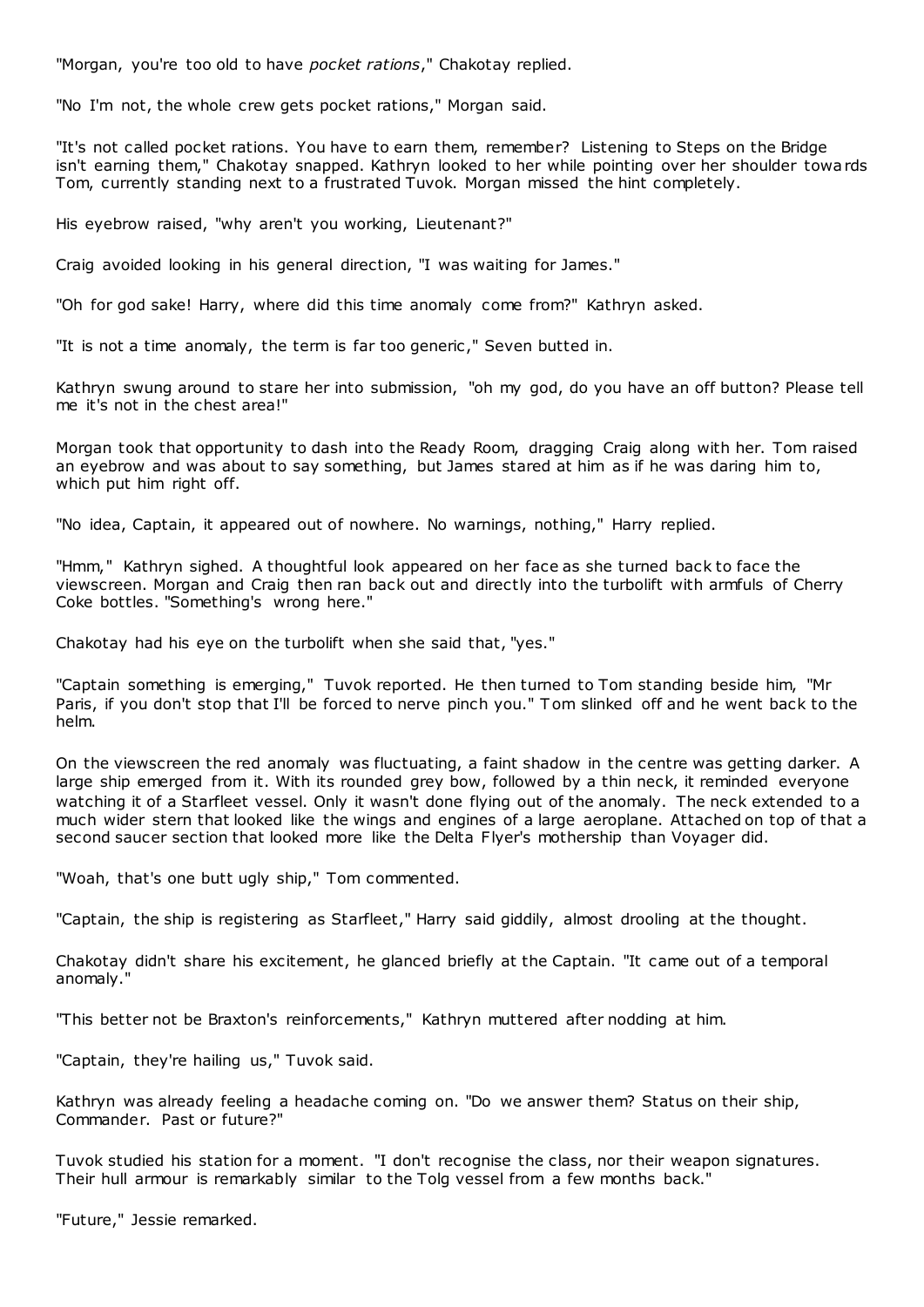"Yeah. They must know this, so why are they hailing us?" Chakotay questioned. "Captain I think we should ignore them."

"No," Kathryn said abruptly. "If it were a vessel from the past, I'd agree. We wouldn't w ant to influence or scare them. A one from the future would extend the same courtesy to us, so it must be something important if they're hailing."

Chakotay didn't appear to agree, he stared at her firmly. "You think this Starfleet crew from the future will have the same mindset and rules? You hinted at it yourself, Braxton didn't care."

"Yeah but he was a brainless prat," Jessie commented.

"Exactly. On screen," Kathryn said.

The viewscreen flickered on. Two people in Starfleet style uniforms appeared to greet them; a young brunette woman with a command red stood in front and centre, while an older man also dressed in red stood behind her, partially obscured by the edge of the viewscreen. The woman glanced behind her at him. "This is the right one this time isn't it?" she asked.

"Yes," the man answered like he wasn't sure either.

The woman quickly turned back to face the Voyager crew. "Sorry. I'm Captain Jacqueline Shepard of the USS Erona." The Voyager crew heard quiet sniggering coming from the other bridge. Jacqueline though wasn't amused, she whispered behind her, "shhh, let me have this one!"

"Captain, I think this vessel is a time management class. The Borg learned of them three years ago," Seven said.

"Woah!" another man's voice gasped. His head then peeped up from the bottom of the screen. "Is that a Barbie doll?"

"Tony, what a stupid question! Of course she is," Jacqueline scolded him. A sharp tug of his green uniform pulled him out of everyone's view. She was about to speak again when a girl squealed from off screen. That didn't last, a young girl dressed in a plain orange and short sleeved uniform ran in from the side of the screen, prompting the Captain to roll her eyes.

"Oh my god, we finally found them. Is James there?" she asked. James' eyes widened in shock.

The man half on the screen groaned, "Vicky heel." She pouted. "Back to Tactical."

Kathryn's expression turned ice cold, she spotted a told you so look on Chakotay's face which narrowed her eyes. He noticed it and quickly shuffled back to his seat. "Excuse me, I hate to interrupt the circus but how does your Tactical officer know a member of my crew?"

Jacqueline faked a laugh, it sounded a touch awkward. "Yeah um, that's a long story and I dunno if..." She lightened up a tad, "oh yeah, I can't anyway. Temporal Prime Directive. Love that thing."

"Since when?" the man behind her asked with a raised eyebrow. She tried to be discreet about it but everyone saw the elbow into his stomach. He slid sideways off the screen to get away.

"Okay, so I gather you've come here for us. Are we right about you being from our future?" Chakotay asked.

"Oh... you," the man behind the Captain said flippantly. His attitude made Chakotay flinch and everyone else confused.

Kathryn frowned, "answer him."

"Well, we have to say something," they heard a man say off screen.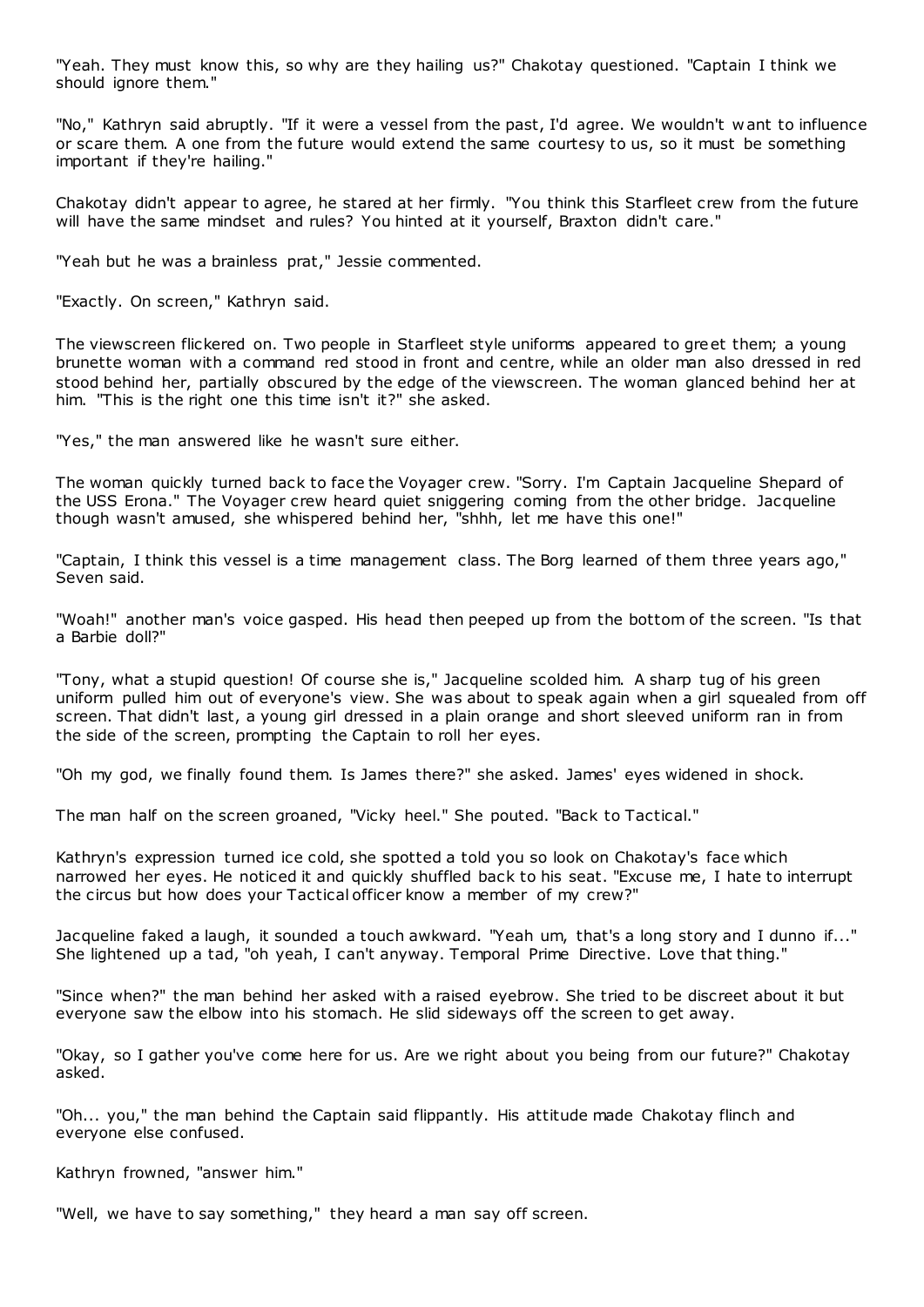"True," Jacqueline shrugged. "Okay. You're correct, we are from your future. We're from the twenty eighth century, 2778 to be exact. We're the time management vessel assigned to Voyager. Lucky us."

"Yes lucky," Kathryn said through gritted teeth. "What exactly have we done that needs managing?"

Jacqueline grimaced, her eyes fell on the Commander sitting in his seat. "Him, he's the reason we're here."

"Me? I wasn't the one who decided to talk to a ship from the future," Chakotay muttered. Kathryn growled in response.

"That's of little surprise to us. You're under arrest," the man previously behind Jacqueline said, now walking over to stand next to her.

"What! Why?" Kathryn stuttered in anger.

"Believe me, you do not want to know. The quicker he's in custody the better," Jacqueline said.

"I think we should discuss this in private first, don't you?" Kathryn said impatiently.

"Fine, we'll beam you aboard our ship," Jacqueline said.

"Oh beaming, it's so fun," another girl's voice giggled.

Tuvok's eyebrows hit the ceiling. "Wouldn't it be far more logical if you, the ones from the future, visited our ship? You wouldn't want us to get a further glimpse of the future, would you?"

Jacqueline groaned, clicking her tongue and fingers. "Damn it, I always get them the wrong way around," she muttered to the man beside her. She focused on the Voyager crew once more. "Yes sure, we'll be right over. "

"Tuvok, lower the shields. Prepare to beam our guests..." Kathryn said reluctantly.

"Ohno, there's no need for that," Jacqueline said, she looked to offscreen. "You got the specs, right? Beam me, Will, yourself and Roadds to their Conference Room."

"Okeydoke!" the girl who laughed before replied eagerly.

# **The Conference Room:**

Some of the Senior staff waited around the table. Kathryn sighed and drummed her fingers impatiently. Chakotay meanwhile fidgeted in his seat, keeping a close eye on the gigantic ship outside.

Finally the doors opened and everyone turned their attention toward it. Tuvok stepped inside first, followed by a sheepish Captain Jacqueline and three of her crew; the man in red, the girl in orange and a petite woman in green.

"Apologies Captain. They have no commbadges for the computer to lock onto," Tuvok said.

"How did you find them then?" Harry asked.

"Well, the people in the Mess Hall found it odd that anyone would be *daft* enough to enter Neelix's kitchen," Tuvok replied.

The girl in green smiled towards her Captain, "only one deck out this time, getting better."

Jacqueline rolled her eyes, "why must you people embarrass me all the time? God, I don't deserve this."

The man chuckled to himself, "we're only following by example."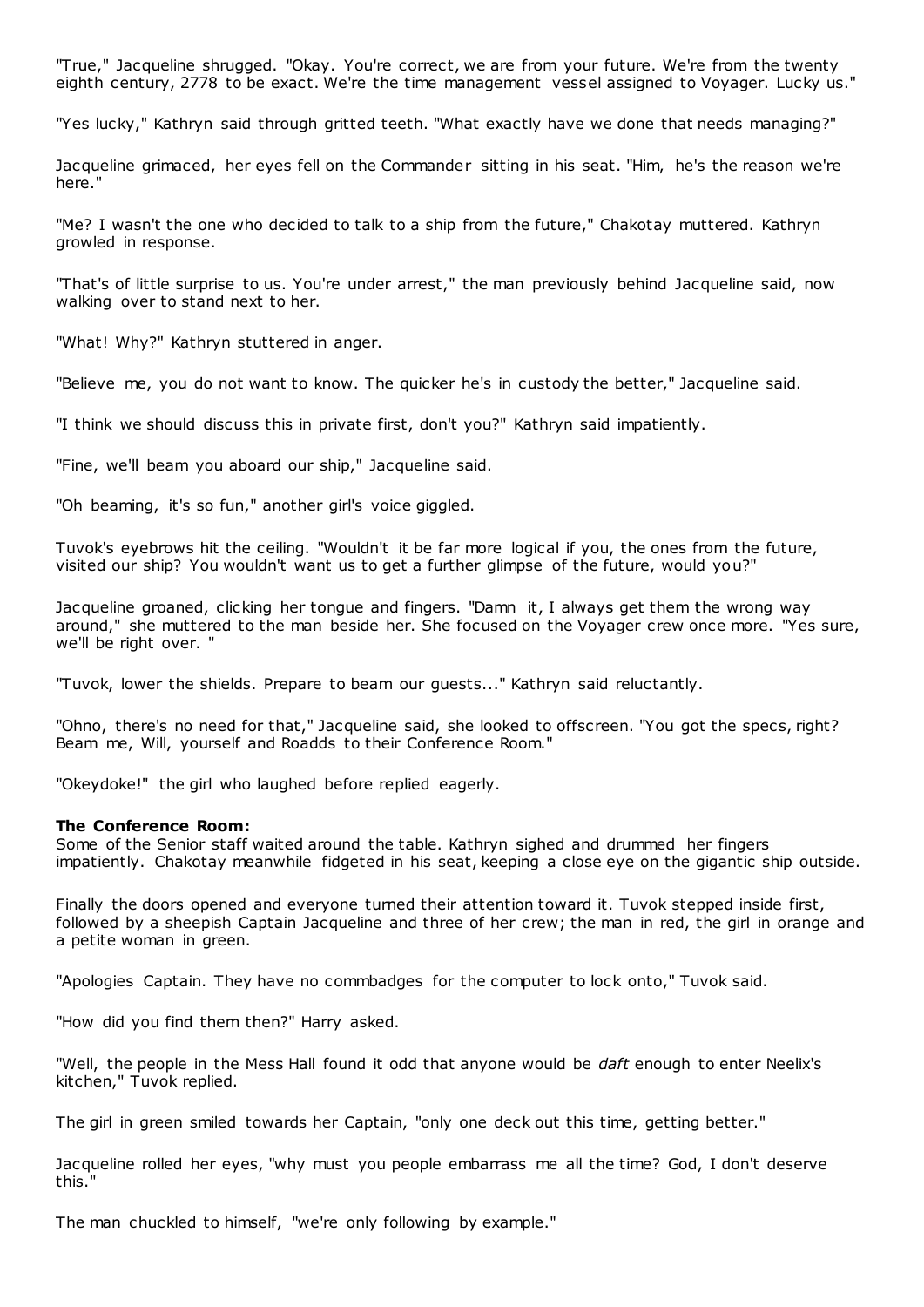Tuvok gestured to the only two remaining empty seats. He walked over to stand by the wall, behind Chakotay

Jacqueline took one of the seats, while the man did an over the top curtsey at the two remaining women. "Ladies." Neither of them budged, glaring at him. He remained firm, until the green suited one stepped forward, then he dashed to take the chair himself. "As always gentlemen first!" he smirked smugly. Little did he know she wasn't going to sit in it. When his bum was within an inch from the chair, she pulled it backwards so he'd tumble to the floor.

Jacqueline sighed, hiding her embarrassed red cheeks with both hands. Kathryn looked on with some sympathy, and familiarity.

"Yes, got him!" the green uniformed woman giggled fiendishly. She hi-fived the other woman.

"What's that now, ten nothing?" she sniggered.

Jacqueline's hand slammed onto the table, cutting that off. "Speaking of nothing!" she said loudly. Moving her hands away from her face, she pointed one of them towards the empty chair. "This is my first officer Commander Scarlett, I assume assigned to me via an April Fools Day prank."

The man tried to get back up but bumped his head on the table. As if that didn't happen he reappeared, head and shoulders only to wink and click his tongue. "Sup."

"The first woman you met is Lieutenant Roadds, my Tactical and Security Chief. Obviously," Jacqueline continued with lack of interest.

The girl in orange glanced toward James, which he didn't notice right away. "Vicky," she purred. That was when he noticed it in the corner of his eye and looked over his shoulder. She smiled and raised her eyebrows briefly.

Jessie sat on the other side of the table and so saw the entire thing. "Oh my god, what aftershave are you using these days? Bimbo Lures? I'd change it if I were you," she said in disgust.

"Um," was all James could say. He had been resting his chin against his hand the whole time they had been sitting there. He discreetly sniffed the fingers that had touched his skin. He didn't smell anything but still mouthed, "yeah."

"Can I take the rest off you?" Harry whispered with his hand by his mouth. James shrugged. He took that as a yes and smiled.

"And finally my Operations officer Lieutenant Ashley Fuji," Jacqueline said.

"Right. Should I bother introducing my people, or do you already know?" Kathryn said, pointing a glance between James and Vicky.

"Mostly," Will replied. He took his seat while keeping a close eye on the two women behind him.

"Mostly?" Chakotay muttered.

Jacqueline noticed she had been slouching the whole time thanks to her crew, so she sat up to give a more commanding presence. "We were assigned to you, so we have your names and files. Some are more... recognisable than others though."

"Fine then. So, what is the reason for arresting my first officer?" Kathryn asked with a sharp edge to her voice.

"Gee Jacq. Ohh, some are more famous than others," Will said in a really bad attempt at a woman's voice.

"What? That's not what I said," Jacqueline said defensively.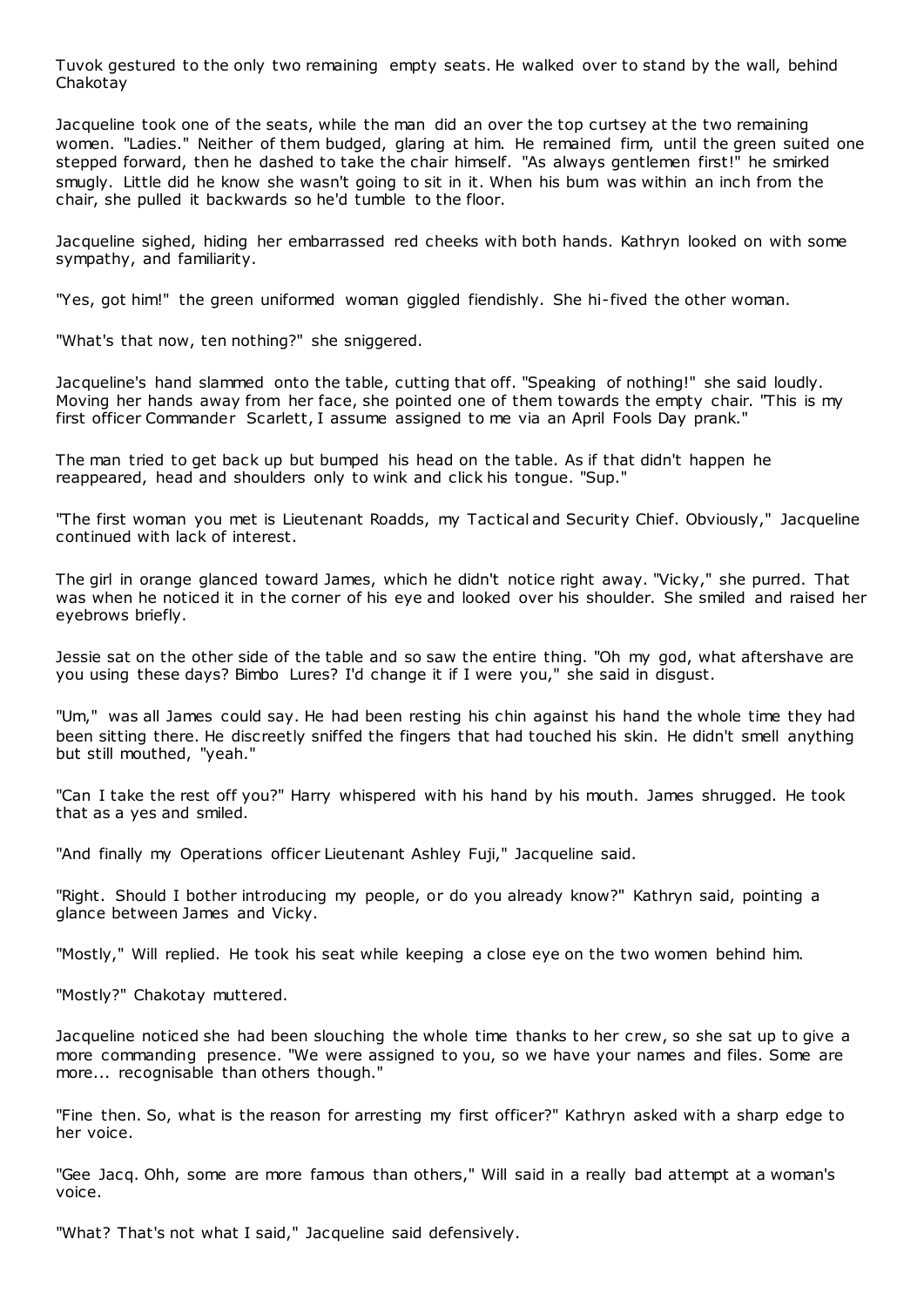"Nope, she just said some faces are more memorable," Vicky said, side stepping a couple of times toward James. He saw her coming in the corner of his eye again. "Like yours cutey. What are you doing for dinner?"

James stared at her in disbelief and his eyes wide. Jessie meanwhile face palmed.

Luckily for him Ashley dragged her crewmate back to her starting position by the arm. "Stop with the grave robbing, jeez Vick."

"But, it's fine when we're here," Vicky whined.

"No it's not," her crew said in deadpan unison.

Kathryn's fuse was close to running out. Anyone sitting near her could see the steam rising. "Topic , get back on it."

"Sorry for my crew's behaviour. The cadets who score lower and sometimes fail at the Academy are assigned to ships like these," Jacqueline said.

"That doesn't make any sense, time travel should be for the experts," Harry said.

Jessie smiled, "but it does explain Captain Destroyer of the Future Braxton."

"So your entire crew are dropouts or idiots?" Kathryn grumbled.

"That's not true. She's a kidder. I graduated top in my class," Will said smugly.

Jacqueline rolled her eyes, "being the first to walk out of the classroom is not what graduating top means."

"Still impressive to pull off everyday though," Will said.

"Give me strength," Jacqueline muttered. "No, it's not everyone. Time Management missions are tricky, delicate, on a need to know basis. Anyone who shouldn't usually don't understand it anyway." Will nodded knowingly in her direction. "Some of them do manage to slip into the senior staff, somehow! Which is how we have such a slippery reputation amongst the fleet. Thank you for the dead end job."

"No probs, Cap. Allow me to take the weight off," Will chuckled. Jacqueline sat further back, giving up for now. "A few weeks back we were tying up the loose ends of our assignment, you know hiding some eency glitches under the time rug, when the computer started its daily tantrum."

"He means the Temporal Error alarm," Ashley said, shaking her head. He pointed a look that screamed traitor at her. "And that's not what John was doing."

Will folded his arms and huffed, "if I want to erase any rubbish or mess I have, I hide it under or in something."

"People, can we keep on topic?" Jacqueline hissed. It wasn't a question, her glare hinted it was do it or die painfully. "Basically once we unravelled a few knots, we found a weakened bit of thread, ready to snap at any moment. If we hadn't unknotted it, its likely you would have missed it entirely."

Seven's Borg eyebrow raised, the tiniest of smiles appeared on her face. "Are you saying that you weakened this thread by untangling it?"

"No," Jacqueline replied. The rest of her crew nodded. When she noticed she sighed impatiently. "All right fine, but it's still a lot better than the alternative. The mess," she whistled. "I haven't seen such a tangled web of crap since Will did the Beard November thing."

Will took a few seconds to respond to that, "hey!"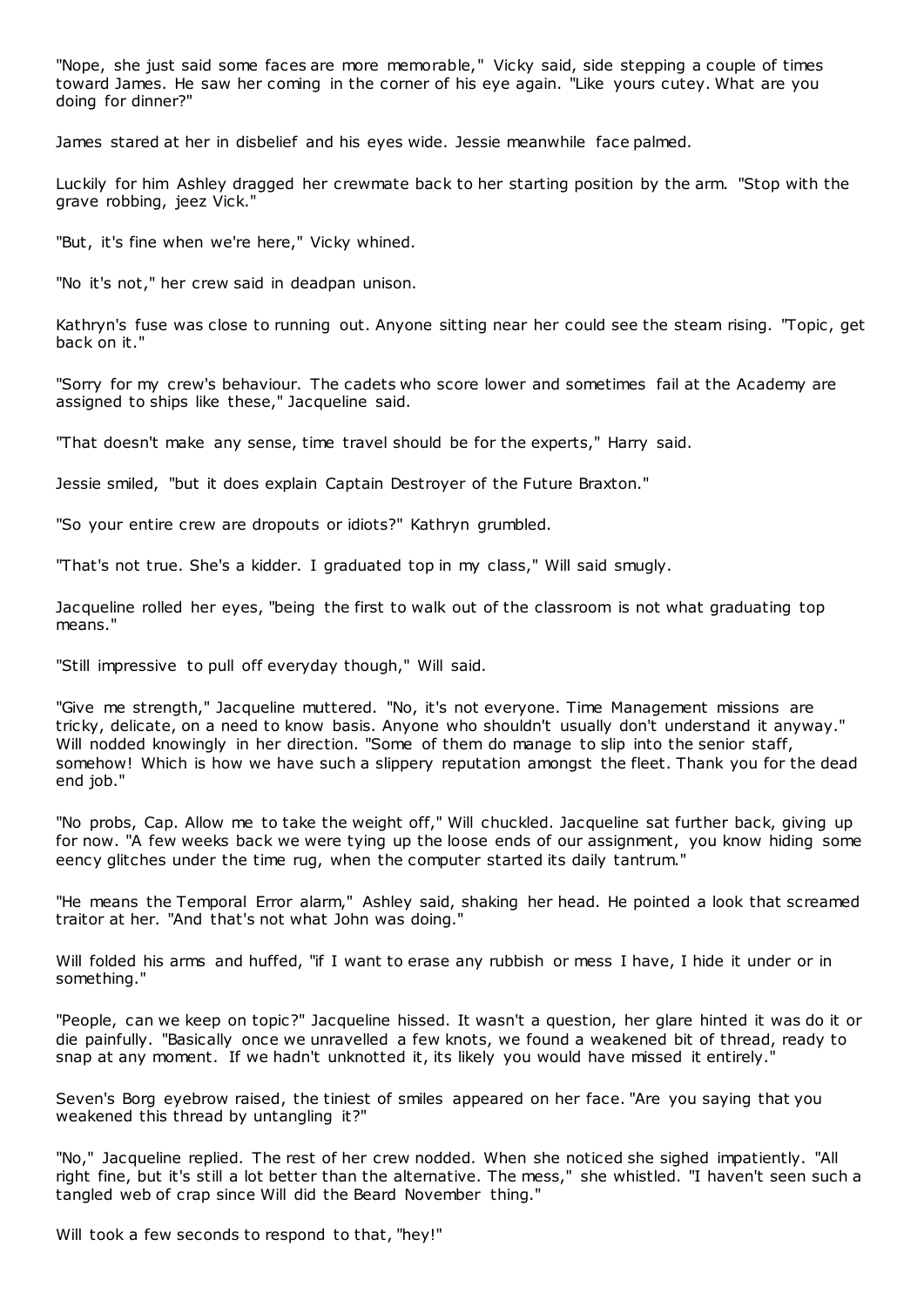Kathryn was temporarily amused but she remembered she still had not been answered, it angered her greatly. "I'm going to say this in a manner you understand so I can get a simple answer. Ok, here goes." The Voyager crew braced themselves. "Hurr duhhh, Chakotay bad, why? Me like, don't want. Duh!"

"It's not your best," James said.

"They don't deserve my best," Kathryn said flatly.

"Ouch," Jacqueline laughed. "Okay, I'll simplify it to avoid telling you what we shouldn't. In two days a member of your crew will be murdered." Most of the senior staff glanced at Seven. She wasn't amused in the slightest.

Tuvok shook his head, "Captain Janeway is not the culprit."

"Oh yeah," Harry said, a little embarrassed.

Kathryn brightened up to Seven's relief and surprise. "It's Tom isn't it? Oh well, thanks for stopping by."

"No," Jacqueline stomped on her hopes.

Vicky coughed once to hint it was her time. Her Captain let her go. "The evidence logged in our temporal database by your Commander Tuvok was sky high. He was convinced, and after looking at it I was too."

"Oh yeah, because the drooling fangirl comes across as the ace detective we should all trust," Jessie commented.

Kathryn glared at her, "you, I was going to insult her."

"Sorry," Jessie giggled.

Vicky turned up her nose at the both of them. "Gee, why would anyone want to kill you? You're so nice."

Jacqueline groaned, Ashley cringed. Will didn't react at all. Jessie and Kathryn glanced at one another, assuming the worst.

"Okay, so I kill either Jessie or the Captain before I take out the two smartass twins. That is damning evidence," Chakotay muttered.

"Holy crap, we got a confession out of him already? That was easy," Will said excitedly. His face turned stony. "And we caught him threatening the hot girl too, that's not on."

Kathryn wasn't impressed. "That won't be the only thing that isn't on if you were referring to me." Will sniggered obnoxiously. "Or weren't."

"Huh?" Will was confused until he spotted Jessie staring at him coldly. He shivered. "It's a compliment," he squeaked.

"So's you shutting up," Jacqueline said. "As my specially trained in time travel law staff blabbed it, I might as well say it directly. The victim will be Captain Janeway."

Harry laughed mostly out of disbelief, "that's ridiculous."

"Of course it is. Their scanners and scanees must be wrong," Kathryn said.

"Nope, it's working perfectly. But you're right, it is worth a third opinion," Vicky said.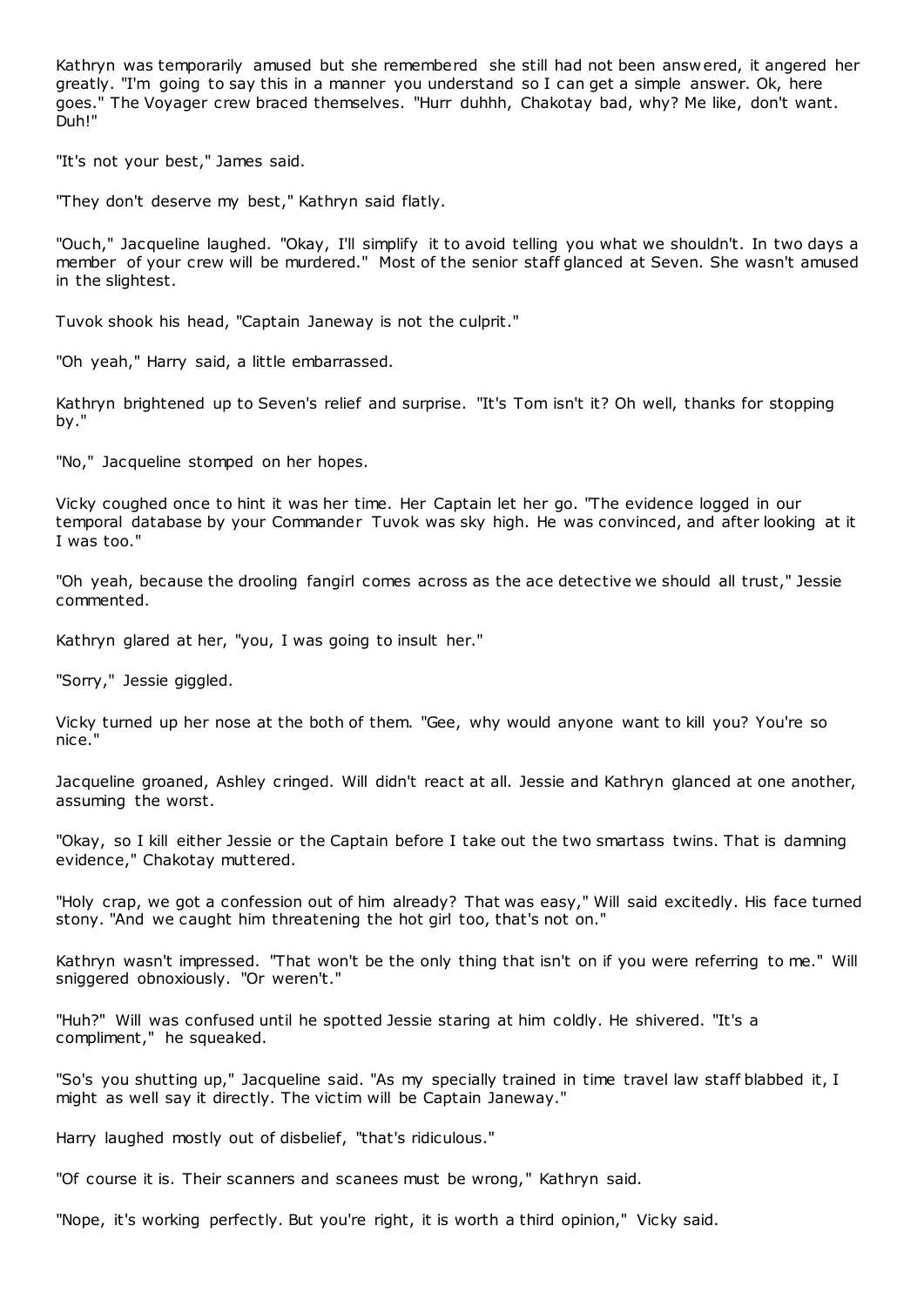Will shook his head. "Nuh uh. We should arrest the tattoo boy now, it may be too late."

Kathryn checked her pulse, "no, still here."

"Are you sure?" James asked.

"I dunno," Kathryn sighed, pulling a dopey face. "Perhaps some coffee will be more convincing."

"You've noticed Will's an idiot and yes it's funny for the first five minutes, but this isn't," Jacqueline said. "Two days time you will be dead. You're not supposed to be. We have to fix this."

"I can't believe that I'm hearing this," Kathryn groaned.

"Sorry, you're hearing this. We'll have to put your first officer into custody before he tries to hurt you," Jacqueline said.

"It'll be safer if we put him in our Brig, it is more secure than yours," Will said.

Chakotay shook his head, speechless with disgust. Kathryn looked across at him, feeling the same.

"I would suggest that we adhere to the Federation procedure of our time, since you are here. Without the proof you speak of we cannot simply hand any crewmember over to you," Tuvok said.

Kathryn smiled smugly, she thanked the Vulcan with a subtle nod. "We also have no grounds to arrest him ourselves without any proof. Especially if it hasn't happened yet, it's no better than a rumour to us. If we arrested everyone based on a threat on someone's life, I imagine Jessie and I would be eternal bunkmates in the brig."

Jessie nodded, "yeah."

Will looked on in dismay, "are you kidding? This is why crimes happen. You gotta stop thinking in chronological order, it's a society hold backerer."

As expected, everyone stared blankly until they decided ignoring him was the better plan.

"They have a point. It's on us as the accuser to prove it. Innocent until proven guilty," Vicky said.

Jacqueline groaned into her hand, which began to rub the bridge of her nose. "He is guilty, we were born after it happened." She looked up agitated as she looked to her three crewmembers. "I'd agree if this was a normal situation. But Temporal Prime Directive rules take priority over everything else, especially prisoner treatment."

Kathryn folded her arms firmly across the table, her face matched. "I'm afraid then we're at a stalemate."

Chakotay sighed, signalling his defeat. "Why don't you put me in our Brig, as a precaution until Tuvok investigates the claim."

"A compromise, hmm I hate those," Jacqueline murmured.

Kathryn wasn't too thrilled with the idea but it was better than before. "Take it or leave it. What's to hate?"

"You're assuming that the twenty eighth century procedures allow for one of us to look at this investigation Tuvok hasn't done yet?" Harry pointed out.

The Erona crew exchanged uncertain glances.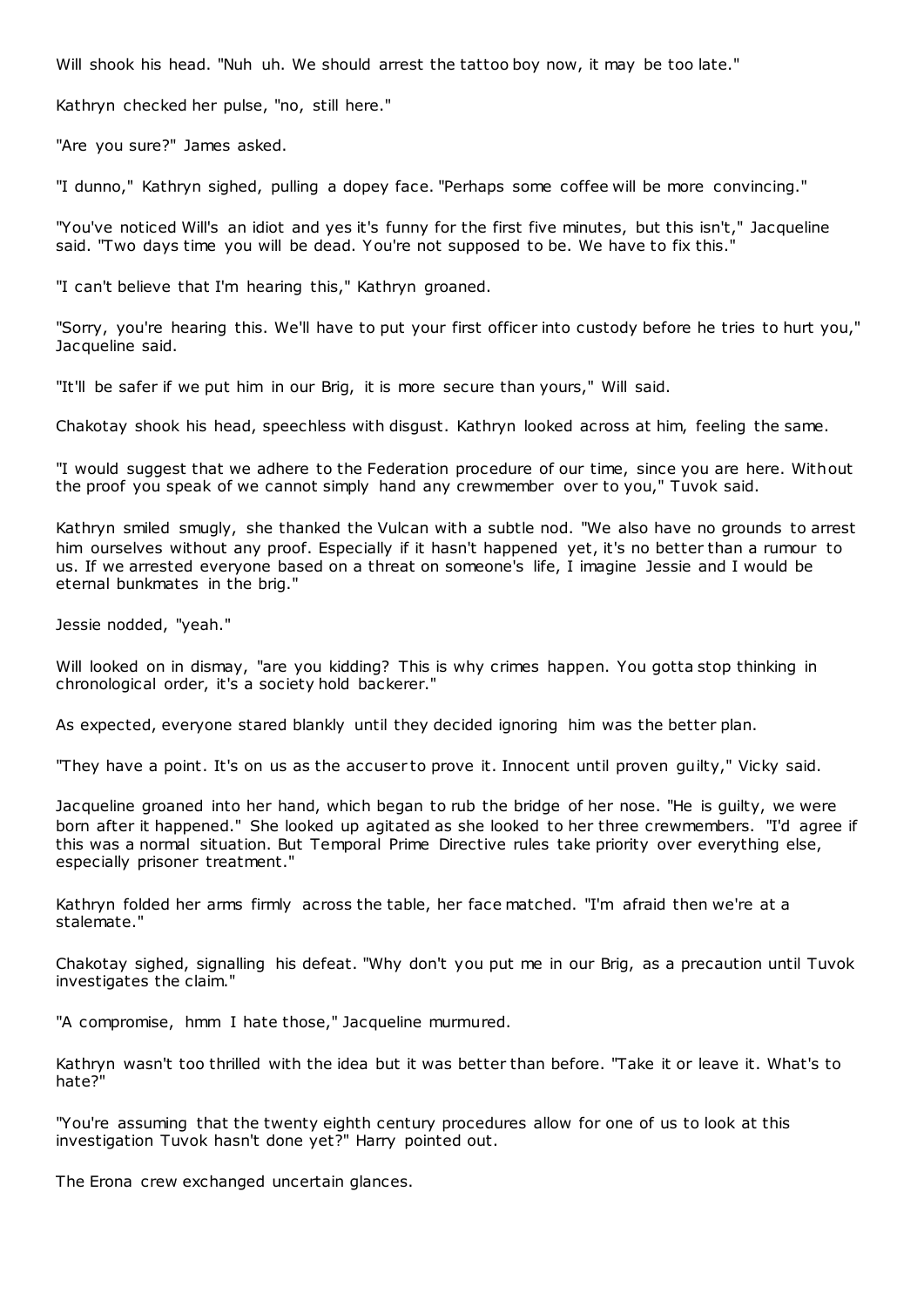The device in his hand didn't even feel real. It barely registered at all. The PADD like device physically adjusted its size and layout to his comfort without even saying anything. With no visible interface system he had to guess how to use it, fortunately it did so on the first try.

Tuvok placed it onto his desk so he could open up his files on his much less advanced computer. He noticed the screen layout flip from portrait to landscape so he could see it upright again. Compared to the tricks it was doing before, that one seemed old school even to him.

"Sorry, this old thing's not as adaptable as it used to be," Ashley sighed apologetically.

Tuvok glanced over his shoulder at the woman hovering next to him, his eyebrow slightly raised. "I will find a way to manage," he said. "Is this all of your evidence?"

"Well it's yours, technically," Ashley said.

"Wasn't Lieutenant Roadds the lead on this case?" Tuvok asked.

Ashley sighed, "she was, but I was the one who collected everything. Is there a problem?"

Tuvok gestured to the futuristic device, where his fingertip nearly touched it zoomed in and highlighted the text in blue. "This one here says the Commander objected to numerous decisions, leading to heated arguments."

"Uh huh, is that not true?" Ashley asked.

"There's no follow through. It is a motive but circumstantial. Was there any physical evidence to back it up?" Tuvok questioned.

Ashley crouched down to get a better look at it. "Hmm yes, I think she mentioned it." She waved her hand lightly to the left a couple of times, the text on the screen slid away in the same direction only to be replaced by more. "Prints on a coffee cup. Last one in Ready Room before the discovery of the body. I'm sure there was more."

"Curious. Will it defy your protocols to download the case files into my personal database. I will encrypt it and once I'm done with it, I will purge it from the system," Tuvok said.

"Afraid not," Ashley said. "For one, the data types aren't compatible. It would take days to convert it."

Tuvok nodded, "very well. Do we know for certain the cause of death?"

"Yes. Your Doctor insisted on taking charge on the autopsy and confirmed it to be poison," Ashley replied. Her brow furrowed. She did a few more gestures at the tablet to not only soften it, but smirk as well. "Poison from a plant seed only found on Phattee Two. Put into the coffee filter the toxicity was concentrated. Made it harder to detect and the death a little less gruesome."

"I see. The Commander's prints being on the mug doesn't necess... wait, did you say Phattee Two?" Tuvok asked.

Ashley snorted briefly, she tried to keep a straight face. "Ooph right, your current heading. At least it was until we showed up." Her face fell quickly. "Surely that means we've prevented it, but the temporal scanners would have told us this if that were true."

"Commander Chakotay knows already. It's pre-meditated if the killer acquired the poison. So if it is him, he'll change his tactics," Tuvok said.

"No no. I get what you're saying there Tuvok, really. The scanner and our data would've updated instantly to fit the new events. We'd usually get an error that tells us the data we're looking at is out of date," Ashley said, gesturing to the PADD.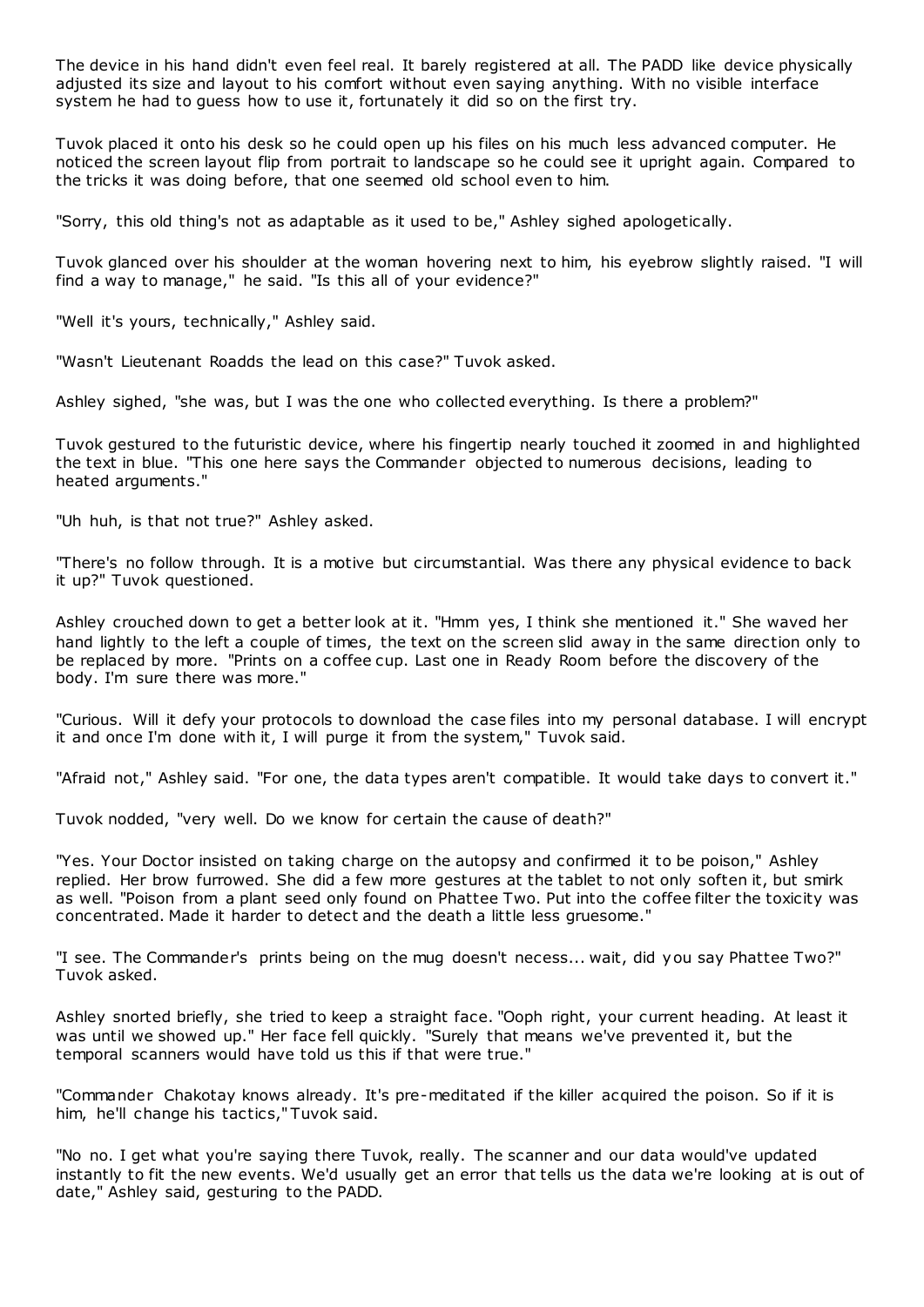"I see. So someone still travels to Phattee Two and collects the seed," Tuvok said thoughtfully. "That means either the Commander sticks to his original plan or the true culprit is unaware of your warning, and do not know to change it. This may give us an advantage."

Ashley giggled, "sorry, Phattee Two." Tuvok waited patiently for her to finish. "The old bait 'em and slap the cuffs on tactic then, I like it."

"Not exactly. There is clearly a piece missing in the investigation. We need more information. Surely if you have my logs on this case, you will have other logs, sensor data, Astrometrics information that will be of use here," Tuvok said.

Ashley fidgeted on the spot and inhaled through gritted teeth. "I don't have that with me, it's not safe to bring unrelated information into the past. Vicky would never shut up about it if I let you come aboard to get it either."

"I understand," Tuvok nodded. "However it would be against your mission directive if you did not pursue this enquiry. The Commander is in the brig, it's possible someone else is responsible and if we don't catch them, it will happen."

"Yeah I know but we have strict no paradox causey rules. Seriously, Jacqueline took a week vacation from Will when he told that ship to turn a bit to avoid a collision. They didn't hear him and did it anyway but still, the thought counted," Ashley said.

Tuvok looked on with some interest but knew better than to ask any questions about it. "I conduct the murder investigation. You don't want me either erasing that due to foreknowledge or causing the incident in the first place."

"Exactly," Ashley said after clicking her tongue. "But we can accept someone onboard to have a look who wasn't involved in the case. I'll go back and check with Vicky who can make the cut."

Tuvok nodded. "Thank you, that would be helpful." He handed the PADD over to her. As it did the device morphed into a square shape instead of a rectangle.

"I really hate the screen layout auto adjust," Ashley said sheepishly. She hurried out of his office.

# **The Conference Room:**

B'Elanna tutted and shook her head. "Really, that's all they've got? How ridiculous. We've all had a criticism over Janeway's decisions, especially the last few years. If that's a reason to kill her, we're all suspects."

Kathryn narrowed her eyes and smiled dangerously.

"Indeed," Tuvok said, making the Captain point that look toward him only. "They have given us permission to send over a crewmember or two that have no influence on the incident, as to not cause a paradox."

Kathryn snatched the PADD in his hands from him without changing her expression. "If this has Seven's name on it, it's going down your throat." Tuvok wasn't concerned, he knew she wasn't. Seven reacted as she normally would. Before Kathryn looked at it she continued, "we need to find a flaw in their evidence. I don't believe it for one second. Let's hope there's someone competent on this list." She then finally took a peep at it.

Tom grinned and he turned to James who was looking a little worried. "If not, I recommend James. For a distract the Security Chief who has a crush on him mission," Tom said.

"Thanks for clearing that one up, I was stuck on what you meant," James muttered.

Kathryn's still narrowed eyes drifted upwards to glare at the helmsman. To his relief she slapped Tuvok on the arm with the PADD. As he wasn't expecting it he leapt into the air. "Why are there only a few people on this list? How many fricking people did you hire to investigate my murder?"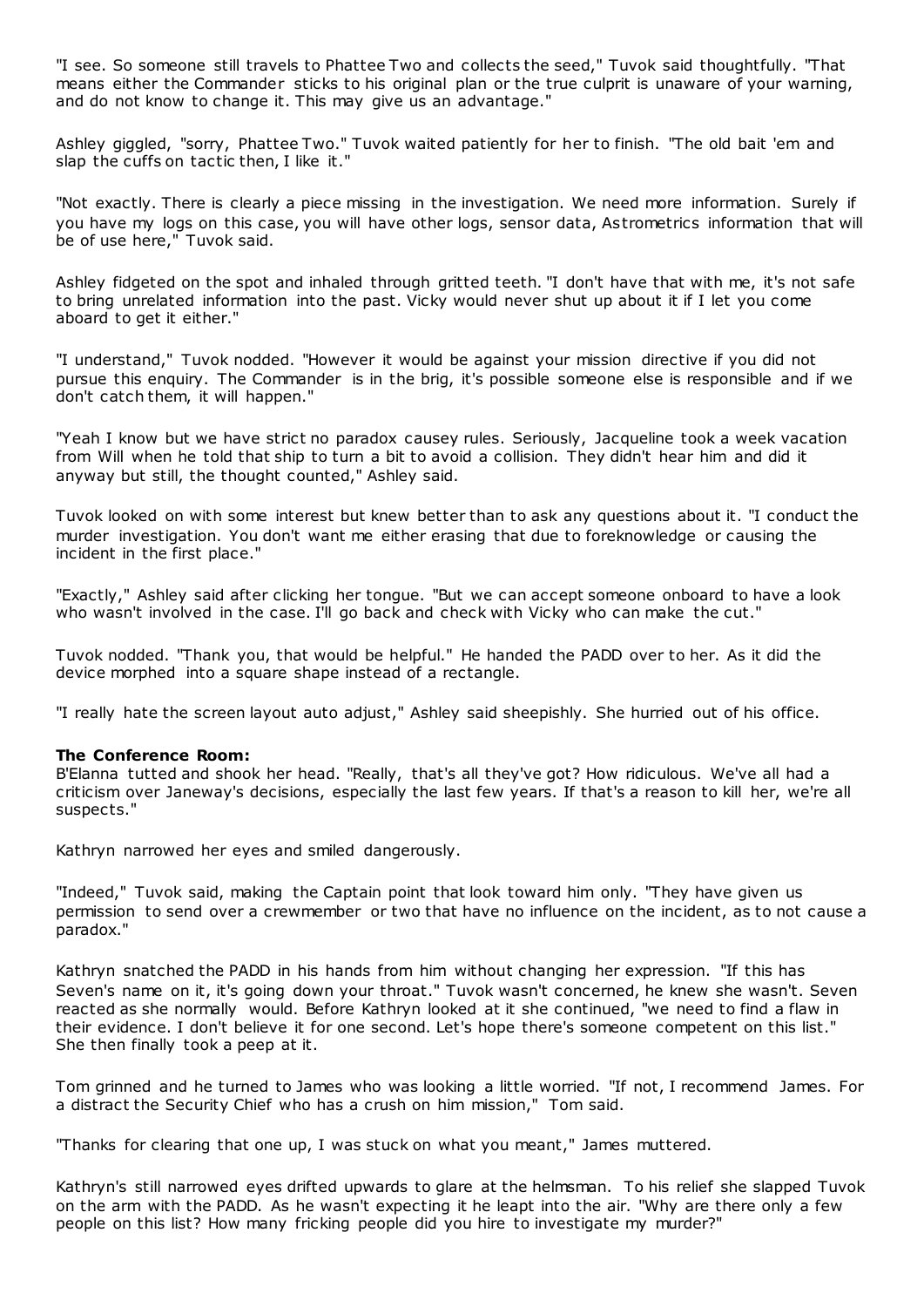"I do not and shouldn't know exactly, Captain, that's the point," he replied. Her glare didn't let up. "I assume the list excluded people who communicated with you or the Commander, weren't around at the time, biased. That sort of thing."

"But Morgan is on here!" Kathryn shouted.

"I didn't write it," Tuvok said, shrinking a few inches.

Kathryn loudly and forcefully groaned angrily. "Fine. James, you're the lead. Choose whoever you like from this," she said tiredly, waving the PADD around.

James reluctantly took it from her and had a look.

"Am I on it?" Jessie asked. Kathryn nodded. "Super. I'll watch his back."

Tom snorted into laughter. Everyone looked at him. "You mean you'll watch his ass," most of the room but him said almost in sync . They all laughed afterwards.

"Screw you guys!" Tom huffed and folded his arms tightly.

Jessie was similarly annoyed, she shared a glare with them. "Hilarious," she muttered.

"Relax Jess. We're making fun of how obvious Tom's jokes are. We weren't teasing you," Harry said.

"Anyway!" Kathryn sharply said to get their attention. "Before I dismiss you, I need to know and you must be honest. No more stupid jokes."

"Oh dear," B'Elanna commented.

"If anyone has any doubts about Commander Chakotay and or my command decisions of late, then it must be out in the open. We can't have any... more dissent within the senior staff," Kathryn said. Most of the room shifted uncomfortably, trying badly to avoid eye contact with her. "No ramifications," she said neutrally, though no one believed her.

Tom took the chance anyway. "Actually Captain. The way you treated Chakotay in my *original* mutiny program," he glared at James briefly, who smirked to himself, "wasn't made up. I had real life inspiration. The way you treat Seven, me as well. Things have been tense around here. We all feel it."

"What a surprise, Tom's got something to say," James said.

"Shut up you!" Tom snapped.

James laughed at him briefly. He tried to put on an offended look, but it just looked patronising, "oh snap, that comeback stung so bad."

"Thanks for clearing that up, I was stuck on what your gay oh snap meant," Tom mocked him back, copying his accent and tone.

"Are we sure it isn't Tom who's murdered for constantly being a prick?" Kathryn asked Tuvok directly. "You can tell me, I'll keep it hush."

"Sorry Captain," Tuvok answered.

"Fine, duly noted," Kathryn said toward Tom through gritted teeth. "You big ponse," she muttered. "Anybody else?"

"From both yours and Commander Chakotay's behaviour the entire time I've been on this ship, I believe they could be correct as well," Seven said calmly. "As an example one of my first encounters with him he had been assaulted, tied to his chair and ball gagged."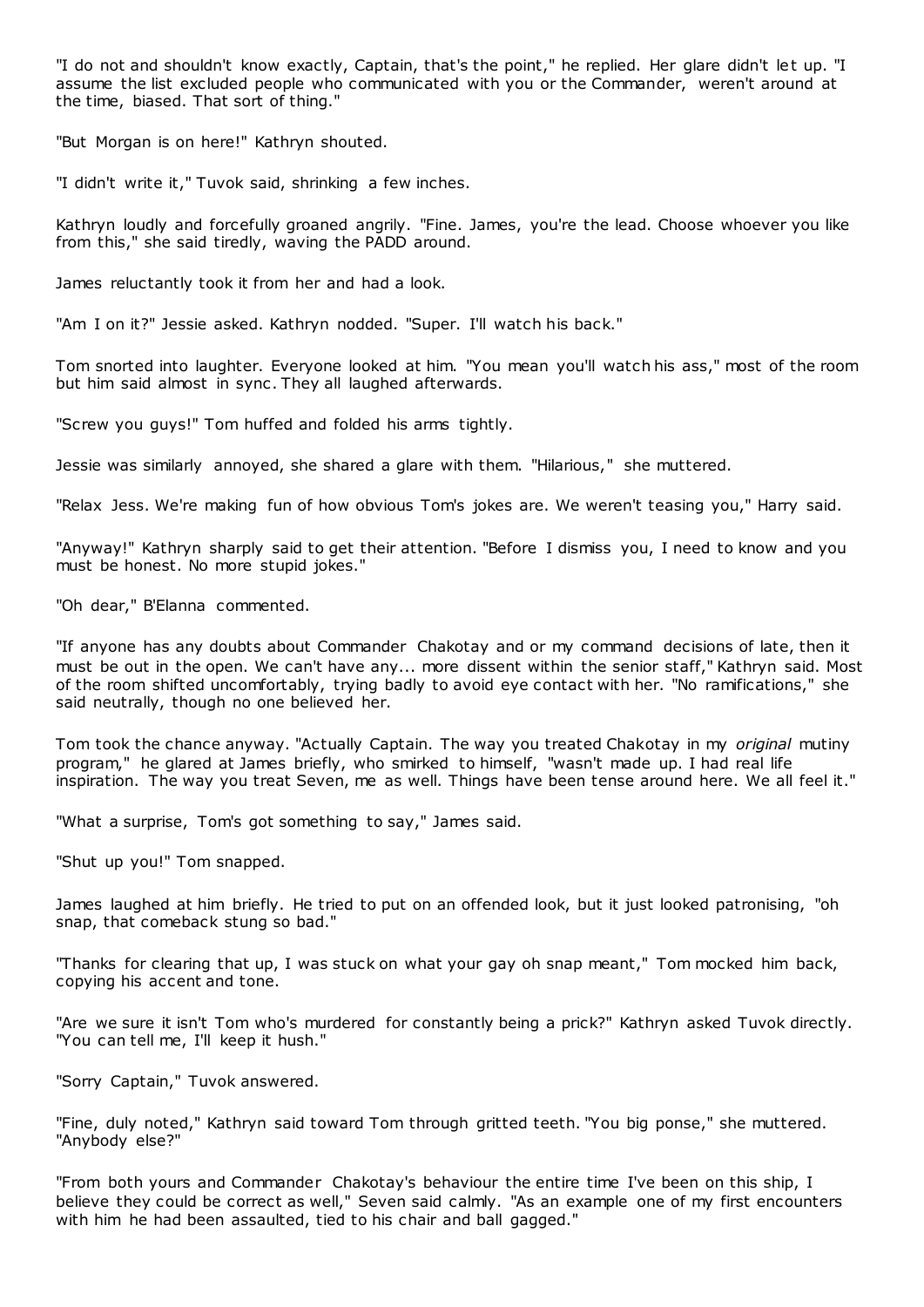Kathryn's demeanour snapped like a twig. "I was in labour and he endangered the ship by pissing the Borg off. I apologised and made it up to him later. Besides he tried to kill you and you're defending him? Anything to suit your agenda, hmm?"

"No, I have no agenda," Seven said, undeterred by her reaction. "I am merely stating what I see, and what I see is clear abuse of your first officer. It makes sense to me that he'd eventually *snap* as you'd call it."

"Shocking, next you'll be telling us you'd treat him better given half the chance," Jessie sniggered.

Seven glanced oddly at her. She wasn't the only one. A few people were curious.

"I found your holodeck program," James whispered. Seven turned bright red which was a novelty for her. "I didn't eat for a week, *thanks* for that."

"I don't know what you're talking about," Seven stuttered guiltily.

"If that is all, dismissed. Now," Kathryn groaned. Everyone cleared the room.

Jacqueline didn't look too impressed at her two guests. She pondered what to say to them as they looked around the impressive, futuristic to them Bridge more than twice the size of Voyager's. She caught sight of her Security Chief itching to leave her station, her eyes glazed over. That kickstarted her into saying something.

"Why are you two here? I thought it was up to us to prove ourselves. I was already working on something," Jacqueline said.

Ashley raised her hand, "I asked, Vicky authorised it. They're our third opinion."

"But... but, I'm the Captain. I'm only finding out about this now," Jacqueline stuttered.

Jessie coughed awkwardly, "there's a few holes in Tuvok's investigation. We were asked to take a look, since we're from Voyager we'd have a different perspective, you know."

"Hmm," Jacqueline didn't sound convinced. "I've already submitted the arrest warrant thing, so I've gone by the twenty fourth century book here. Just because some people, Will, are morons, doesn't mean we all are. I doubt you'll find another suspect in this hole."

"If you're that confident, then there's no problem if we have a look, right?" James said.

Jacqueline rolled her eyes, "no I guess not. I'm more concerned that you'll need a Security escort at all times, and well..." Vicky was already by her side when she finished talking, smiling eagerly. Jacqueline groaned. "I suppose she's probably the best deterrent we have to keep you from our no-go areas."

"You betcha," Vicky said with a flourished wink.

Jessie stared at her coldly while James cringed inwardly. "Speaking of no-go areas, ain't happening," Jessie muttered.

"Fantastic ," Jacqueline uttered sarcastically. She turned on her heel and walked off.

"So, what's your quals?" Vicky asked. She giggled when she got blank stares in return. "This ship is filled with pretty high tech gadgets. I hope you're a little more qualified than some regular Security schmuck."

"Well no, not really. But I know my way around computers, we should be fine," James answered.

Vicky smiled knowingly, "oh I know. It's in your file."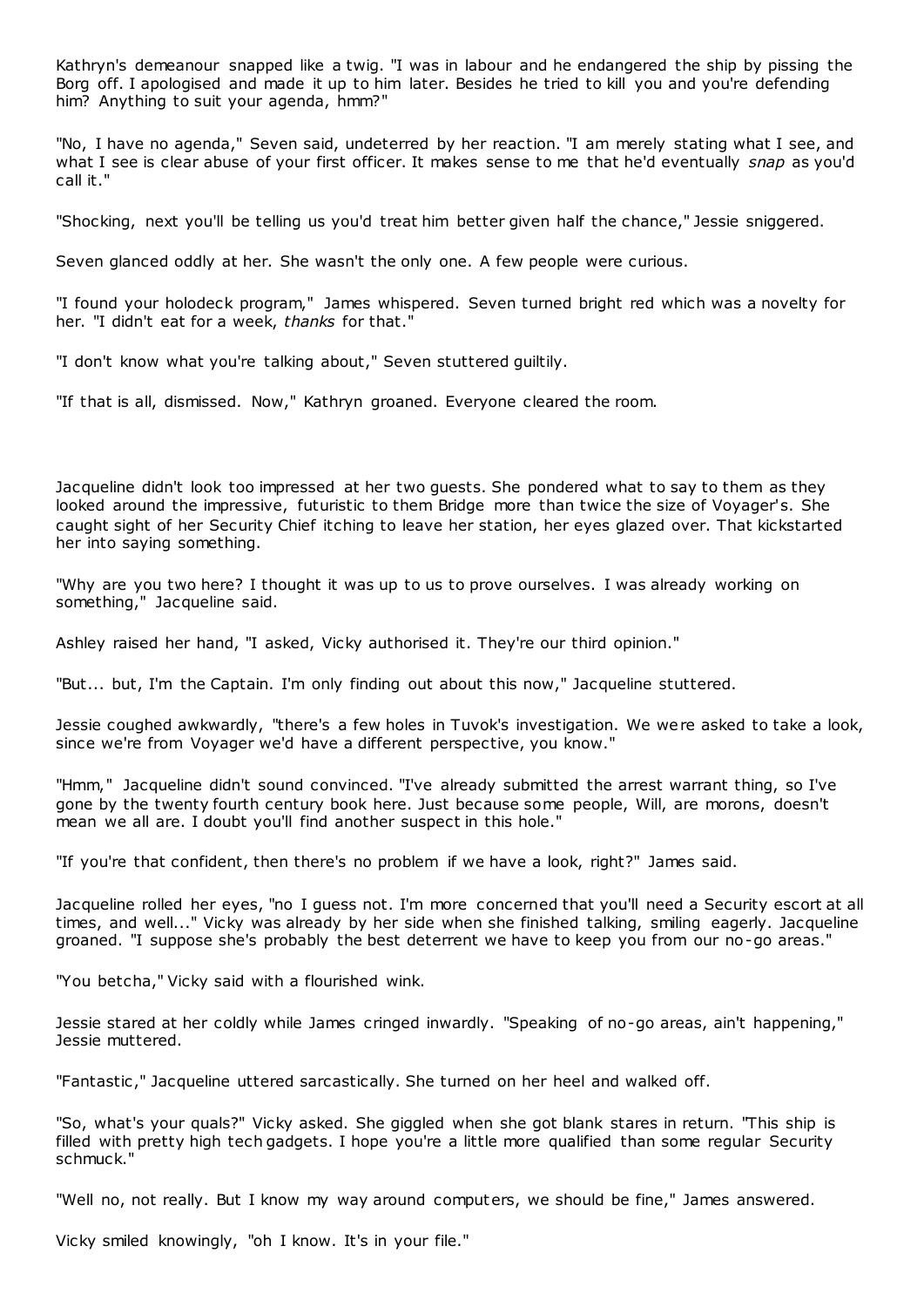Jessie's eyebrow twitched, "then why ask?"

"So modest. It's adorable," Vicky said, ignoring her completely. She lunged forward to give James a quick peck on the cheek. He didn't see it coming, he backed off the second it was over. Only then though Vicky looked at Jessie, feigning surprise. "Oh, you brought your big sister along?"

Jessie was already seething; grinding her teeth, her eyes locked on and set to kill. The comment though poured petrol onto the fire. "I'm not his sister. Who do you think you are forcing yourself on someone, you piece of sh..."

Vicky didn't even break a sweat, she even laughed. "Oh right, sorry. How old were you when you had him? Five?"

Jessie's rage was making her tremble as well, her fists clenched tightly. "I'm not his mum either, why do you desperate cows keep going there?"

James stood there with his eyes wide, frozen on the spot as he racked his brains to think of way to calm her down. He feared if he even touched her, he'd burst into flames himself. Anything he said probably would be useless.

"Ohhh, wannabe girlfriend. I get it," Vicky poked the fire with a firework.

Jessie looked like she was ready to go in for the literal kill. Fortunately for Vicky one of the Bridge crewmembers shouted her over.

"Be there in a sec ," she called back over her shoulder. Returning to Jessie she brushed a strand of hair out her own face, smiling slyly and raising one of her shoulders cheekily. "Between us girls, jealousy makes you look ugly. Just saying." She waltsed off.

James genuinely feared for his life at that point. "Oh god," was all he said.

The temperature on the Bridge reached critical levels, Voyager could see the smoke billowing out of the Erona.

### **The Mess Hall:**

"I don't believe you Tom, you know he's innocent," Harry stuttered.

"Oh I dunno. That scanner of theirs will be pretty sophisticated tech. If it was an invention of today I'd agree with you," Tom said.

Harry frowned, "what?"

"Come on, with how she treats everyone who isn't called James or Jessie, I'm surprised the suspects list is one and not in the triple digits," Tom said.

"I'm not going to touch that one. Chakotay would never hurt the Captain," Harry said angrily.

Tom sighed sadly, "I'm not advocating murder here, Har. I'm just pointing out; people snap."

"To be honest that doesn't change my opinion about the Commander, but it does alter mine of you," Harry said.

Tom scowled at his friend, "says the guy shooting innocent puppies in people's gardens."

Harry suddenly became very twitchy. His eyes darted back and forth. "Who told you that? They were huge, rabid, coming right at me. They were only sleeping, afterwards not before.

"Yeah yeah," Tom chuckled.

At another table close by there was another argument getting a little heated.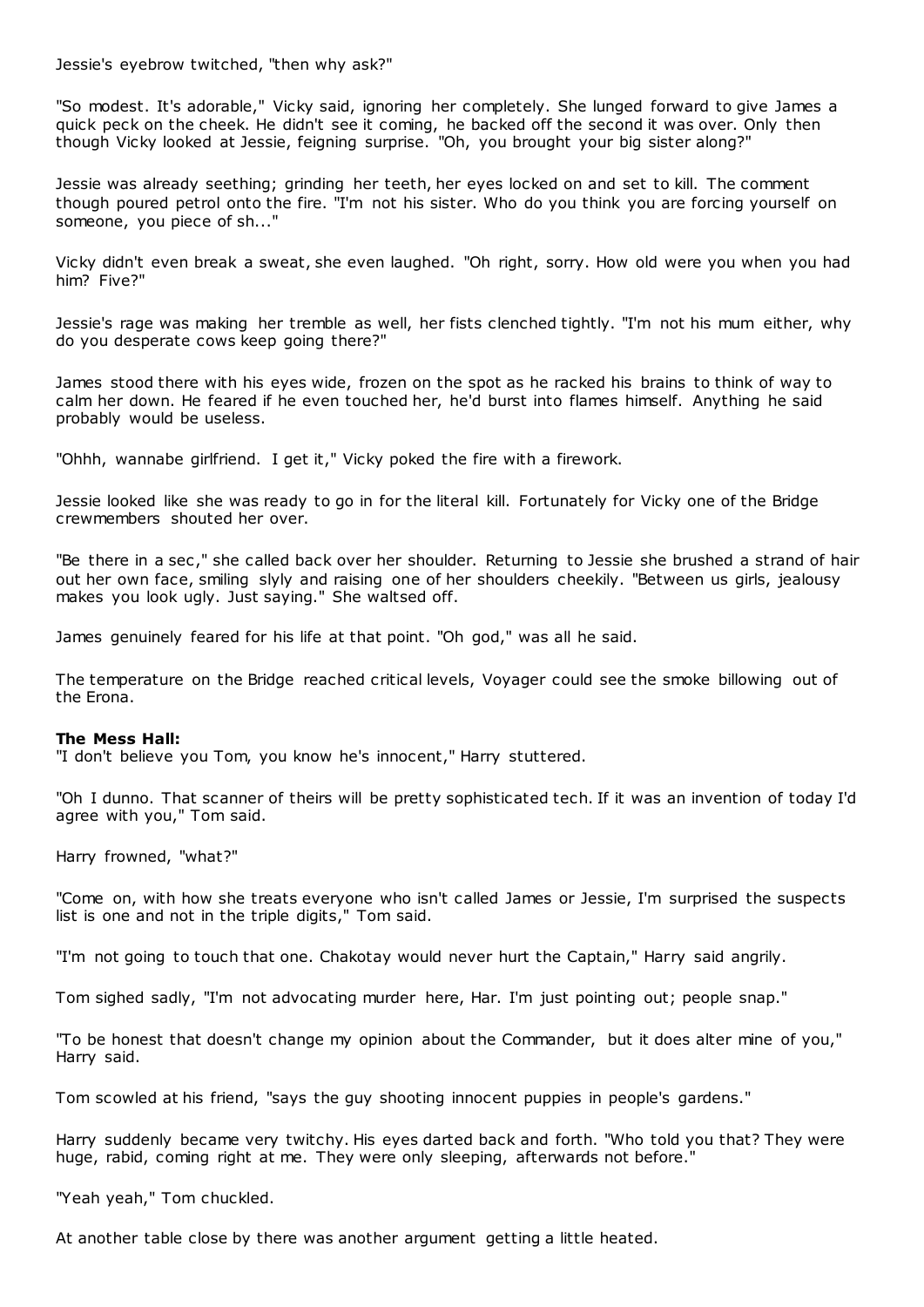"No way Tani, my dad's peaceful, he loves my mum. You're bonkers," Morgan grumbled.

"You're going to have to face facts, Morgan. They're from the future, they know what happened, we don't," Tani said.

"I'm not facing *facts* until there is some real evidence. Computers can easily go wrong and be messed with," Morgan said.

"Well, what would you believe?" Tani asked.

"I would only believe it all if dad confessed, which will never happen cos he's innocent," Morgan replied.

"I don't believe it either," Craig said.

Tani smiled at him mockingly, "of course. If she said that unicorns, fairies, vampires existed and merged into one super beast, you'd be calling for Red Alert and arming your Security mates with stakes and holy water."

"Thanks for that mental image," Morgan shuddered.

Tani smiled sympathetically. "I'm sorry. I hope I'm wrong. Try not to do something stupid for once, okay?" She walked away, leaving behind her friend grumbling under her breath.

"I don't always interfere and stuff," was all Craig managed to hear from her.

"No one would blame you this time," he said to reassure her. It did the opposite and she glared at him. He instantly felt very nervous. "The Erona people said the attack wasn't supposed to happen. I wonder what they changed to do so."

"It's the stupidest thing I've ever heard," Morgan grumbled.

Craig chuckled, "you can tell you haven't lived here in a while."

Morgan stared at him blankly. He wondered if she even got the joke. "It's not funny Craig. My dad would never lay a finger on my mum."

"Yeah I know, I was referring to the stupidest thing part," Craig said nervously. "These people, I hear they're not exactly competent. It's probably a mistake."

"So someone else kills her?" Morgan asked sharply.

"No. No one does, that's the mistake," Craig stammered.

He was relieved at the smile he got in return. "You're right. Anyone who tries will say bye to my fist," Morgan said.

Craig smiled back at her warmly, "hello. It's hello to my fist."

Morgan blinked rapidly, "why would I want to say hello to them? I'm knocking them out."

"You know, that makes more sense. They should change the saying," Craig chuckled.

"Dad's innocent. I know it," Morgan said. "I trust these guys as far as Tom can throw them."

Craig nodded in full agreement. As he did a man dressed in a blue odd onesie looking outfit walked by the table, then double backed to stand beside them. Morgan gave him a dirty look while Craig was confused.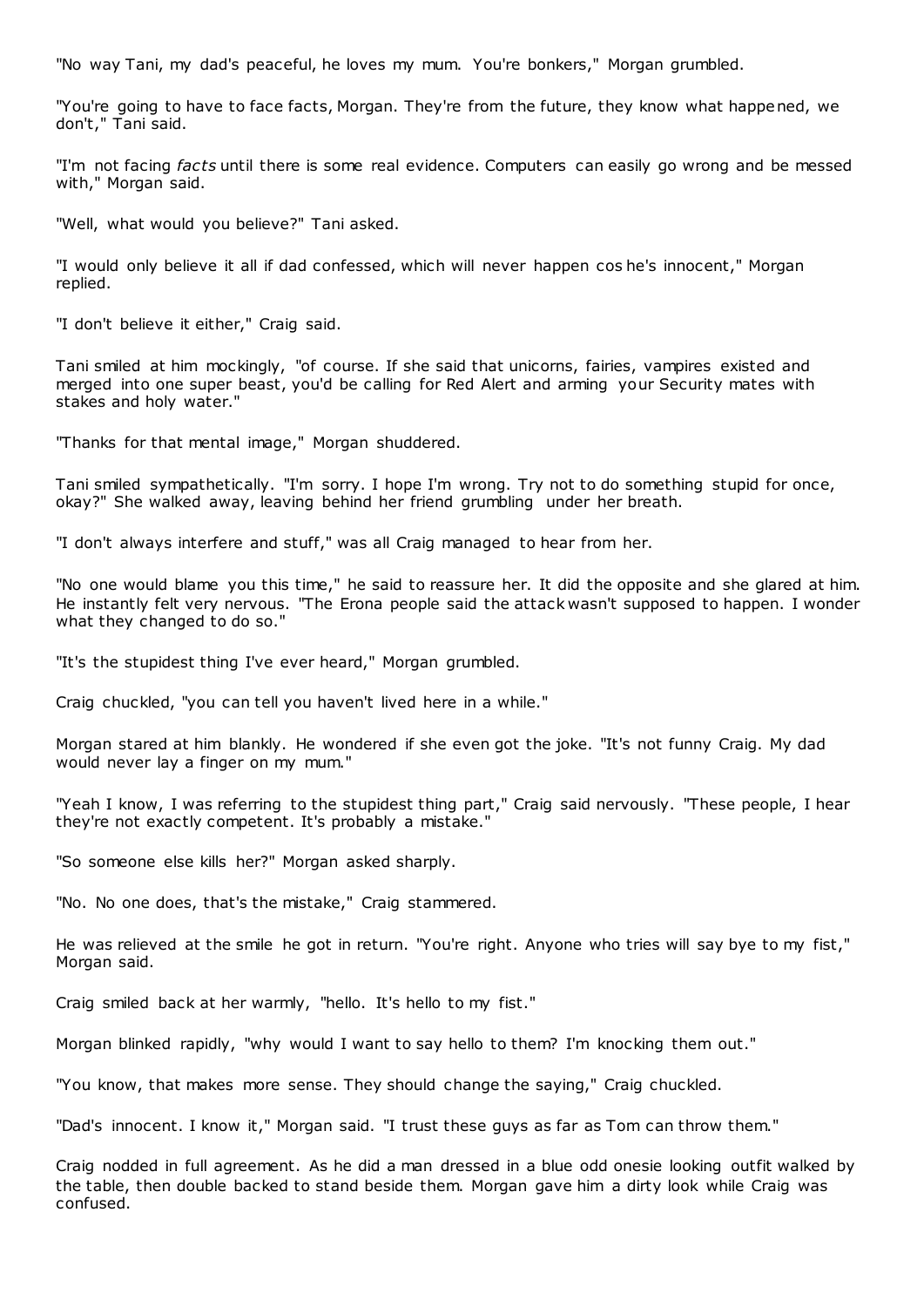"Excuse me, are you the Janeway girl from the future that no longer exists?" he asked.

"Who wants to know?" Morgan hissed.

The man chuckled, "of course you are. My name's John Young. I'm the temporal analysis specialist on the Erona, but my primary passion and expertise are the games."

Morgan stared at him with the colour in her face draining. Craig meanwhile didn't notice it and smiled, "yeah, who doesn't like games?"

"Yeah so, what's your point?" Morgan snapped.

John was taken aback for a moment, then a realisation hit him and he laughed. "Oh of course, how silly of me. Hush hush, right?"

"More like punch punch," Morgan grumbled. "What are you doing here?"

"Well I'm here for the trial of course. As a historian, I'd be a fool to miss it," John replied.

Morgan's anger faded as she glanced at Craig, hinting for an explanation. He looked as confused as she did.

"You're a historian as well as a time specialist and gamer?" Craig said in disbelief.

"Oh you have to be to be the senior temporal analysis specialist on a Time Management vessel. I thought that was obvious," John said.

Morgan rolled her eyes impatiently, "that's what you ask Craig?" Craig shrunk into his seat. "What trial?"

John's face was finally serious, he even looked sorry. "I see. I thought you knew. Bye!" Before he could run off Morgan grabbed his arm. "Oh, that's not exaggerated at all," he whined.

"I don't get it. James and Jessie have gone over to your ship to check your data. They couldn't have found the smoking gun already," Craig said.

"There's a gun involved?" Morgan stuttered.

"I'm sure they'll testify once they're done," John said. "You don't have to worry about a thing. Jacqueline may seem like she doesn't care, what with her whining about her shattered career and the neverending time sinkhole of monitoring Voyager. But she does, you know. We all do, and we all felt terrible that our attempts to help you backfired like this."

Morgan stared at him with interest. "How did you *help* us?"

"What?" John said, suddenly very nervous.

"You're time managers right, assigned to us. So you'll know. Was this little backfire because of me?" Morgan asked. Craig bit his lip a little too much with worry. "Am I the reason mum is murdered?" her voice rose.

"No, no of course not," John replied, seemingly relieved that neither of them could understand.

"But I must be a glitch in your radar, surely," Morgan said. She knew something was up when the man started sweating a little in the forehead. "These attempts, did they have anything to do with the temporal wormhole or the Tolg ship appearing first? It should be ok to tell me now, right?"

John's head tilted up and he glanced to one side. "Yes Captain?" he paused briefly. "Of course, I'll be right there boss." He glanced down, still sweating. "Sorry, duty calls."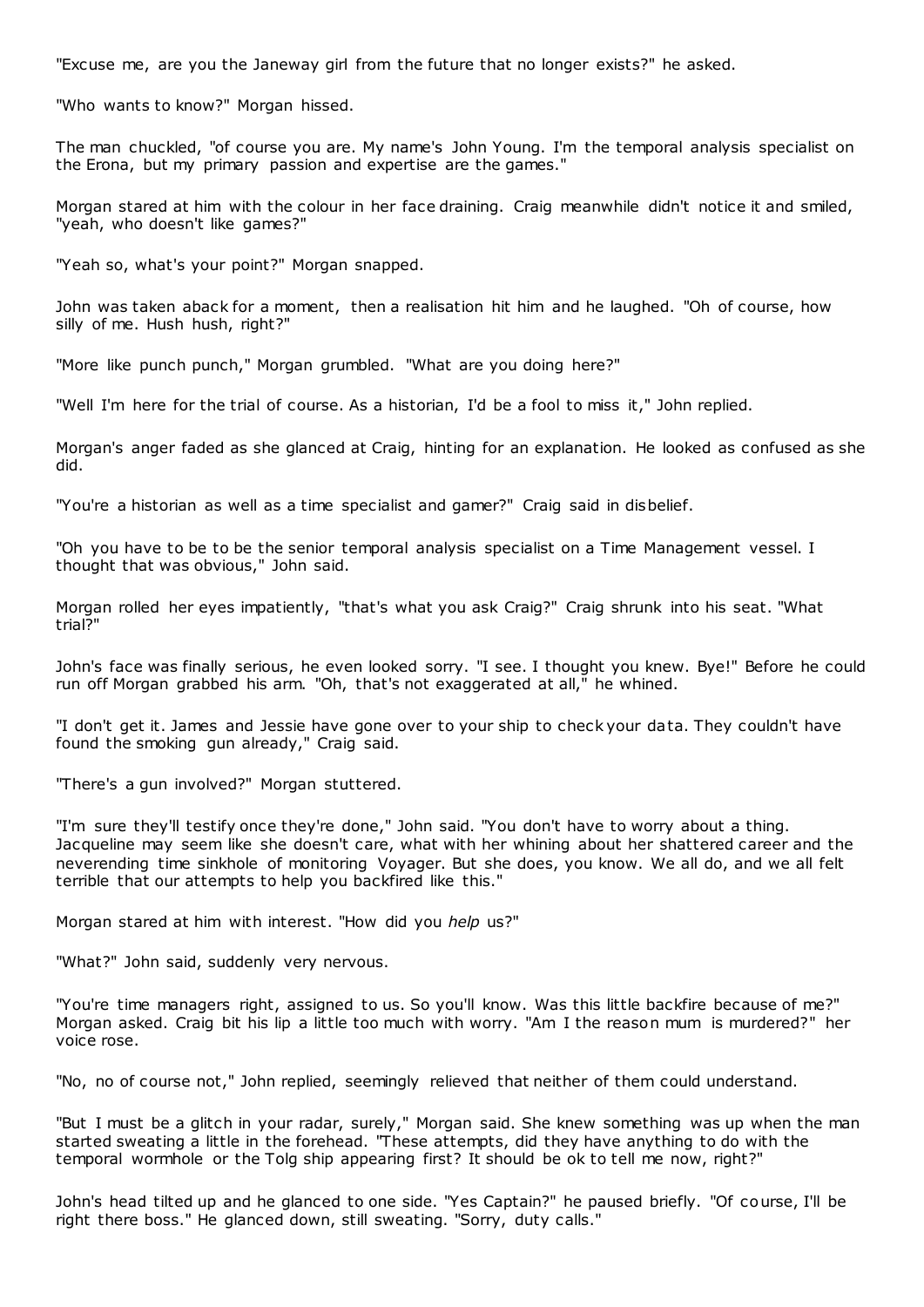"We didn't hear anything," Craig said.

John chuckled nervously, "our communicators are far more sophisticated than yours, obviously. Excuse me." He hurried off as if he was on fire.

# **The Conference Room:**

"What do you mean I can't go in?" Kathryn roared at the rude person in the doorway.

Tuvok stood his ground even though he was melting on the spot. "Captain, this is the most logical way to reach the truth. It is not safe if you sit in on the testimonies."

"For us or her?" Harry whispered to Seven beside him. She smiled in response.

"You wanted the Erona crew to prove Commander Chakotay's guilt, did you not?" Tuvok questioned. "This trial is merely a formality, a means to investigate a crime that has not yet been committed."

"Then what did I sent James and Jessie over to the Erona for?" Kathryn snapped.

Tuvok cocked his head to the side, "the prosecutors have all the data they need to make a case. We however do not."

"I thought this wasn't a real trial," Kathryn said with narrowed eyes.

"Their investigation could take a while. Until they return we can hear the Erona's side and question other possible suspects," Tuvok said to avoid replying to her comment.

Tom flinched, "hey, I thought we were the jury."

Kathryn smiled knowingly, she finally understood or Tuvok hoped she did. "Oh, this a stall. Keep Chakotay here the whole time, that's brilliant."

Tuvok kept a straight face, knowing it was possible she wasn't serious. "Yes Captain."

"You sly dog, you. Carry on," Kathryn said, she turned on her heel to leave them be. "Come on Wingus and Dingus, I can't leave without my canon fodder, oh sorry bodyguards." She waltsed off.

Anyone watching the door saw Thompson and Foster waiting behind her. They reluctantly followed, fearing for their lives.

Tuvok sighed with some relief as the door shut. "Perhaps you'd like to start over, Lieutenant," he said.

Tom stammered slightly, he looked distraught when everyone at the full table once more looked towards him. He tried to resist pacing erratically. Doing so made him dance a little on the spot. "That's okay Tuvok, I don't know if I can. I just wish..." he said with a lump in his throat. "Janeway could've asked me to keep an eye on Steth as she suspected him, but no. She launched herself at me. I still have nightmares about it."

B'Elanna rolled her eyes as he wiped away a tear she couldn't see. "This isn't a soap opera audition Tom."

"Was it the only time an incident of this calibre occurred?" Tuvok questioned.

Jacqueline raised her hand into the air, "objection. *Steth* was a body snatcher and he used that ability to attack various people, Janeway included. I suppose you'll think her shooting Seven of Nine is evidence too."

Seven's eyebrow flickered up. "Yes. She hadn't been taken yet."

"She had, that was Steth," Chakotay corrected her.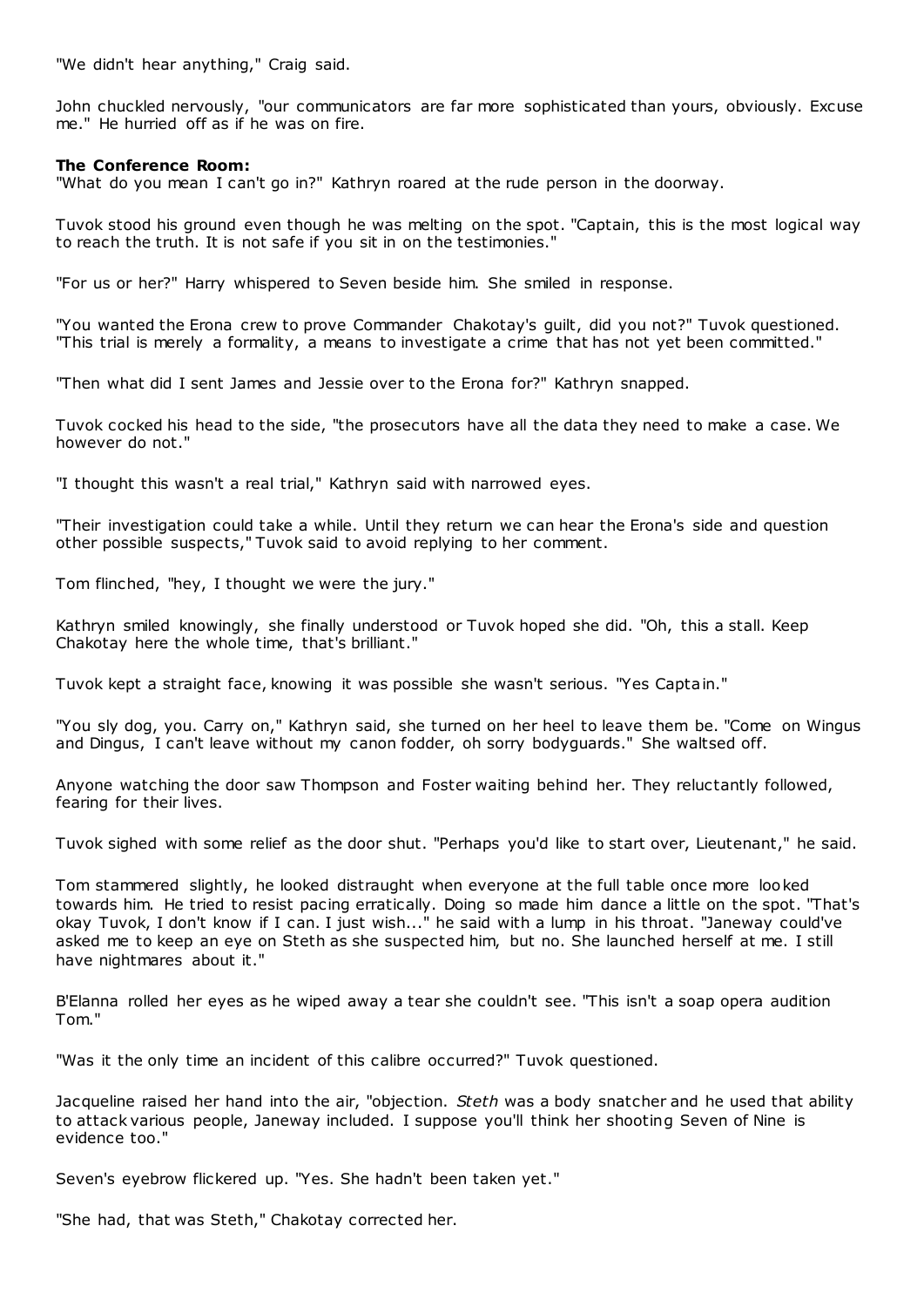"Oh," Seven said with little care. "I didn't notice the difference."

"See. Janeway never harmed anyone that day. Paris still has no motive for Janeway's murder," Jacqueline said.

Tom gave her a cocky smile and folded his arms. "Oh yeah, she did that before Steth stole my body. He used mine to steal hers. Ha! She attacked me." His face fell as he glanced toward Tuvok, "wait, what? I thought this was a witness testimony, not a finger pointing session. I'm done!" He stomped off to take his seat huffily.

Tuvok rubbed his now throbbing forehead. "I thought I made it clear. The intent is not to accuse another crewman. It is to create a seed of doubt in the Erona's case."

"Which is dumb cos we have hindsight, and you don't," Will sneered. Jacqueline slowly turned her head to glare at him. "What, that's the right word. Not only a pretty face."

Tom blushed horribly, "oh yeah, makes sense."

"Perhaps you would be kind enough to answer my earlier question then. Did she attack you ever again?" Tuvok questioned.

"Oh boy, where do I start?" Tom replied with some faked exhaustion. "The woman clearly has it in for me. I mean on one day I was minding my own business and..."

"Yes then," Tuvok said quickly. He circled the table as he spoke, "it isn't only Mr Paris. Everyone here has a similar story. Whether it was emotional or physical, Captain Janeway has left a mark on each person I called here. Trivial matters, inane comments, overreaction to and prevention of a dire situation, some might say deserved if slightly over the top."

Will yawned on purpose, obnoxiously loud too. "Evidence doesn't lie Tuvvie. Sure other people might want to kill her, but the fact is Chakotay will beat them all to it. With good reason."

"Your reason is disagreements. Compared to tackling somebody for unknowingly hanging out with a criminal, and we haven't even begun to go into the rabbit hole that is the Seven abuse," B'Elanna said.

Seven straightened even more so than usual. "Yes, the Captain has treat me horribly from day one. She always disrespects me and says mea..."

"Yes yes. Get a grip!" B'Elanna snapped at her. Tom snorted into laughter but stopped instantly when she looked at him. "I wasn't only talking to her."

"Oh the Seven stuff should be good," John snickered. His crewmates stared at him in angered disbelief. "What?" he asked innocently.

"Very well. If you conclude that your evidence contradicts anything we could bring to you, present yours first and we shall go from there," Tuvok said.

"Fair enough," Jacqueline said as she crossed her arms over the table. "But remember, past and present facts only. Anyone that slips into *future* talk will spend a week holiday scrubbing the carpets."

"But... I have no holidays left," Will whimpered.

Jacqueline smiled at him sweetly, "then it's overtime for you, Scarlett ass." She turned towards John sitting on her left. "Make your case, carefully."

John smiled stupidly as if he didn't hear the earlier threat. "Okay Boss." A quick throat clear to avoid another one and he was ready to go. "Now then. I'm gonna jump right in. The trouble started three years ago with her pregnancy. From what I read there was denial from the very beginning. Not a good start..."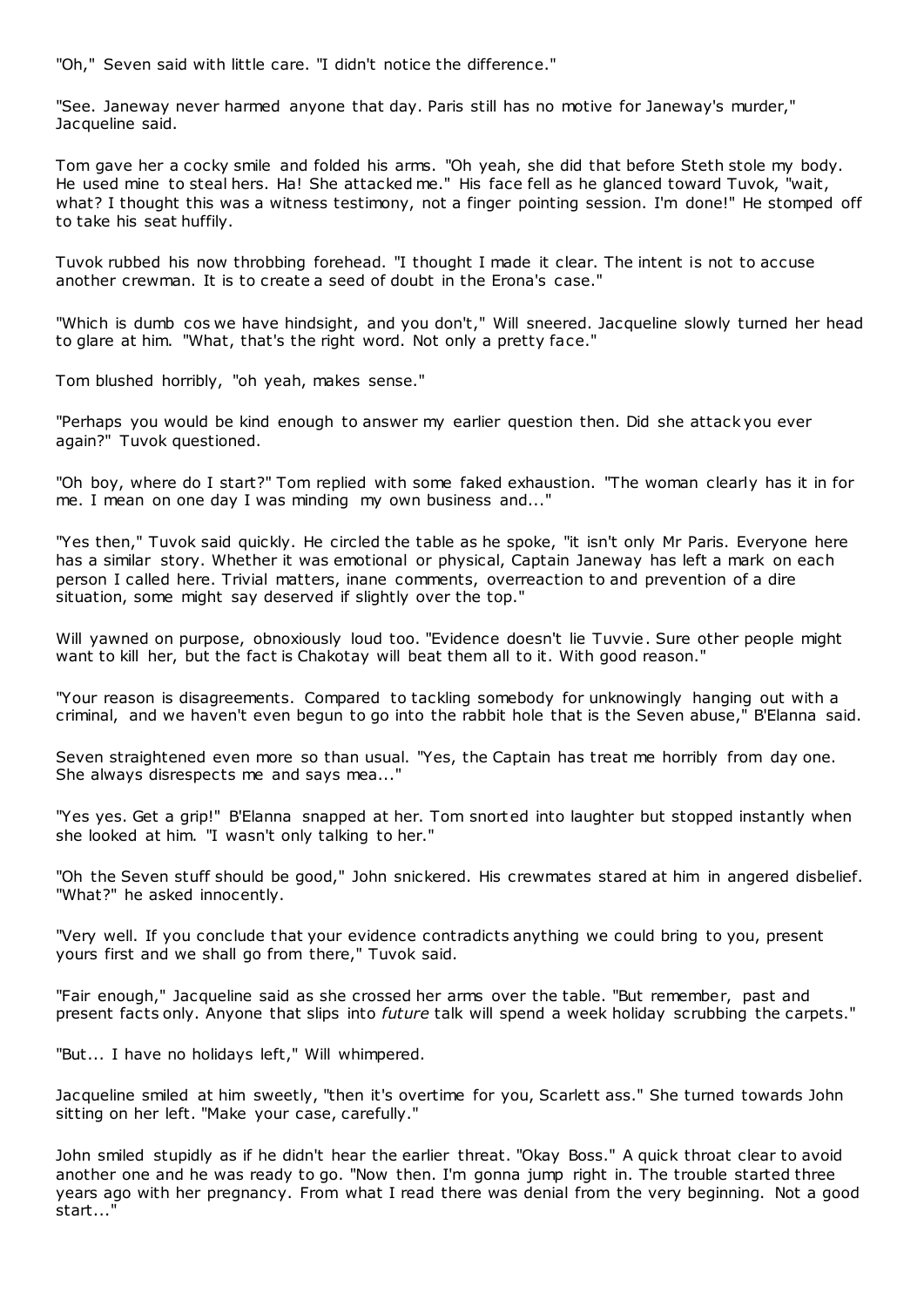# **The Erona:**

Images and text scrolled down the screen every time Jessie's finger slid up then down against the station she sat at. Only she wasn't doing it on purpose. Her mind was elsewhere, occasionally some mumblings would slip aloud. Her finger movement merely absent minded and she did not notice the effect it had as she wasn't really looking at the data.

"I'm not the one who's... Not ugly, jealous," she muttered with a exasperated exhale. "Girlfriend, one track desperate minded cow. God."

Jessie looked over her to her right where James was working on a neighbouring console. She could see Vicky lingering in the background, following his every move like a shadow, staring in his direction.

"Jess, she only said it to piss you off," James whispered.

Jessie firmly ground her teeth. "Thanks, I didn't get that on my own."

James turned his head very slightly so he could look at her without anyone else seeing it. "She wants you to look bad, she wants a reaction. Try not to give her one."

"I'm sorry if I embarrassed you," Jessie huffed as she pushed her chair back then stood up.

"What?" James said quickly. "I didn't say that. You're upset and I..."

"I'm going back to Voyager, don't want to risk reac ting to things," Jessie grumbled. She stomped off, tapping her commbadge.

"Jess wait," James panicked in a hushed voice. Meanwhile Vicky took the opportunity to slide forward. "Don't leave me alone with her," he near whispered.

Jessie shook her head, "you don't need me here. I'm making it worse. Energise." Before he could argue she was spirited away by Voyager's transporter.

"Touchy, isn't she?" Vicky said. It was then James noticed how close she was, now leering over his shoulder. He promptly slid his chair to the right. It only made her giggle, "you're a little jumpy considering."

"Considering what?" James asked.

"Your bravado, sarcastic act. Plain as day," Vicky replied whilst sitting in Jessie's seat.

James pushed his chair another inch to the right, just in case. "At the very least, the sarcastic part isn't an act."

"Oh good," Vicky's smile grew. "I like funny men."

"Not funny, rude," James said, grimacing slightly when it didn't deter her. "Doesn't it creep you out that I'm four hundred plus years older than you and most definitely dead?"

"Hmm no, I don't like to dwell on the bad. Besides, in my point of view right now you're a decade or less older. I don't like little boys, so... you're exactly my type," Vicky said.

James covered his face and rubbed his forehead. "Well it's weird to me so please, can I work without *this*?"

Vicky pouted, it seemed to him she was finally put off. "Sure, I get it. You really want to help her don't you?"

The *her* baffled him for a second. "I think Chakotay's the last person who'd want to kill Janeway. Yeah she's a bit touchy lately, but..."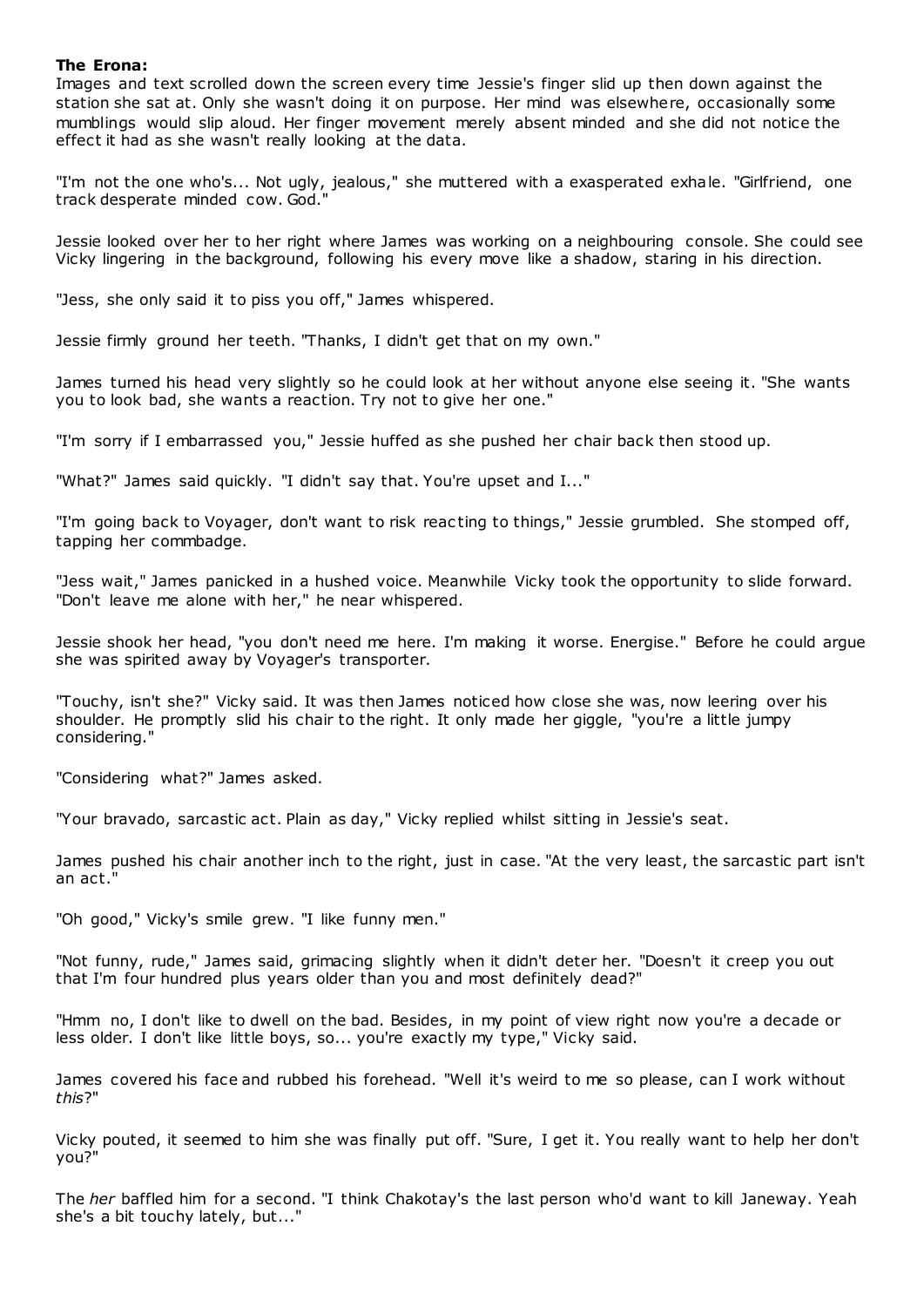"Yeah I thought so too. That's why I dug and dug here," Vicky said. "Jacqueline didn't appreciate all my work, mostly got overlooked."

James frowned at her, "what exactly was overlooked?"

"She's a lazy, lazy Captain. You gotta give her a summary or she'll tell you to go to hell," Vicky said.

"Meaning?" James questioned.

"Meaning if this were up to me I wouldn't be pointing fingers and hauling out the handcuffs, that's for sure. Chakotay would be a suspect, one of few. For her though a few fingerprints and some drama were enough," Vicky replied.

"Right. Anyone could've spiked the coffee. Chakotay may have been an unwitting accomplice giving it to her," James said. "I assume Phattee was to be our next coffee donors, huh."

Vicky giggled, "you could say that. It's a valued resource to them."

"Really?" James said with suspicion. He missed her push her chair closer.

"Would it be less creepy if I resigned and stayed in this time?" Vicky asked, batting her eyes a little too much.

James widened his own, "wha... what? No, it wouldn't."

Vicky's face fell, but there was still some hope there. "You have to be lonely, I'm sure. You should know you don't have to settle for Miss High Maintenance. A lot of girls would love a guy like you. Not as much as me though."

"High maintenance?" James said with some offense. "Why would I have to be lonely?"

Vicky's smile grew back. "I know more than you think. Remember, future gal here. Jessie's not your only choice."

"Jessie's my best friend. I'd like to keep it that way. And she's not high maintenance," James said impatiently.

"Yeah sure," Vicky scoffed in disagreement. "Makeup clapped to the nine's, fashion nut and not wearing a uniform, perfect hair, had a near fit at being called ugly. Who's she trying to fool?"

"Ok enough!" James snapped at her. Vicky flinched, her shoulders fell. "You really think I'd sit here and listen to you slag her off, when she's not even here to defend herself?"

"Ooops yeah. Sorry. She's not competition, you already told me that," Vicky said meekly. James groaned and tried to get back to his work. "So you are definitely single, right? I'm free later."

"Please stop, I've already said no multiple times," James complained. Everything he threw at her was bounced right back in his face, it was beginning to tire him out. "Never mind, forget it. I need to take a break."

Vicky's face lit up once more, "me too. I'll show you the Mess, it's really comfy."

"No er..." James stuttered. "Where's the nearest bathroom on this ship?"

"Oh, I'll show you," Vicky said a little too eagerly.

James covered his face with both hands this time and shook his head mildly. One groan later he lowered them. "Never mind. I'll ask the computer." He began tapping on the console. It croaked as it spat a few errors back in return.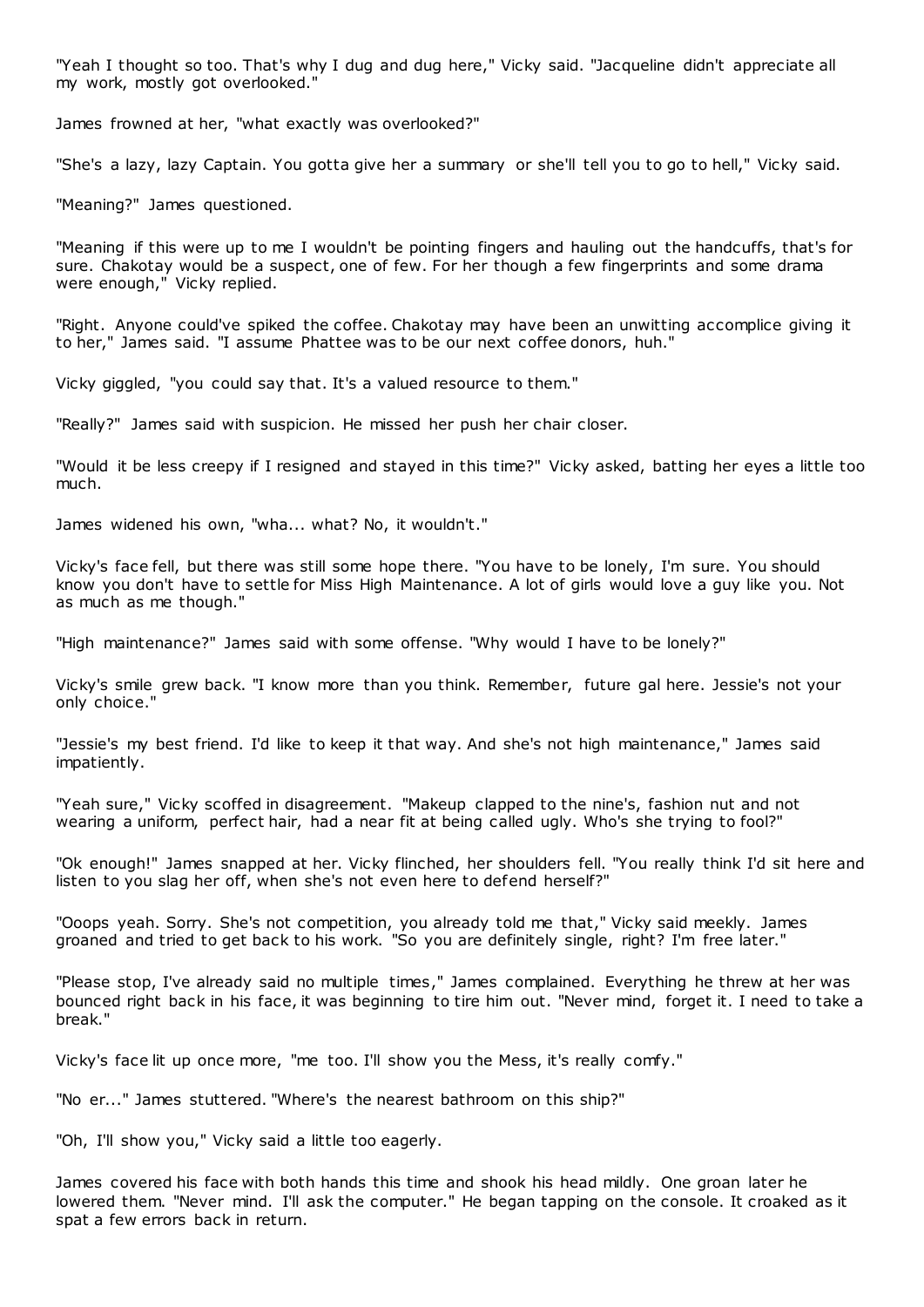Vicky leaned in, he backed away instinctively, only this time instead of kissing his cheek she keyed in something on the computer. A 3D schematic of the ship appeared on the holographic screen in front of them, many parts of it highlighted.

"Am I that bad if your first thought was that I'd follow you to the toilets?" she asked genuinely.

"Yes," James replied without hesitation.

"Ouch," Vicky looked as though she had been slapped. It didn't last long, "gotta love the sass."

The closest highlighted part looked to be only a few yards down the same deck. Without moving his head he looked further along the same deck until he ran out of ship. Underneath the second sauc er was the final highlighted spot. He looked at the route he'd have to take.

Ten minutes later he was still walking to it. He mumbled to himself about the ship being far too big, then he spotted what he was looking for. Only he walked right by the door without a pause. A few more steps and to the left was another. Before going towards it he looked over his shoulder. Confident no one was following, he slipped through the door into a room that looked like a cross between the Astrometrics Lab and a library, only instead of bookcases there were lines of computer stations. Some were taken, a lot were empty.

James quickly took the closest empty one before any of the people there noticed him. "Computer, transfer the Security files number 678.2 from Tactical Station One." An authorisation box appeared, it didn't put him off, he entered in what he saw Vicky type in earlier.

# *"Downloading."*

The download finished after a few seconds. He went to open it but was immediately greeted by a mirrored image of himself with the words Verifying Stage 1: Facial Recognition Software." He moved away out of its range, sighing as he sat at the neighbouring computer. He wondered why it had been easy so far.

He was about to work on the second station to find a way to bypass its security when that did the exact same thing. A quick glance between the two he quickly noticed the first was completely blank. The exact same message and data had followed him to the new machine.

With a frustrated groan he changed his tactics.

James stepped out of the strange lab rapidly clenching and unclenching his right fist, which he held with his left hand. He began to make his way back to the Bridge reluctantly.

On the first cross junction he saw someone blur straight by him. He was going to go right, but he found himself going left to follow them. When he did he spotted a familiar girl pressing her back against a corridor wall on the cusp of another corner, peeping around it gingerly. She hurried off around it before he could get to her.

He shook his head and followed. This time he spotted her sticking her head out of a partly open door. That was when she noticed she wasn't alone and she disappeared into the room. Only for a few seconds anyway. The door opened swiftly so she could peer at him accusingly. "James?"

"Morgan," James smirked at her. "What are you doing?"

Her eyes darted from side to side, then she armed a scowl. "What are *you* doing?"

"I thought I'd run around this ship looking like a kid playing Hide and Seek who can't find a spot. You?" James replied.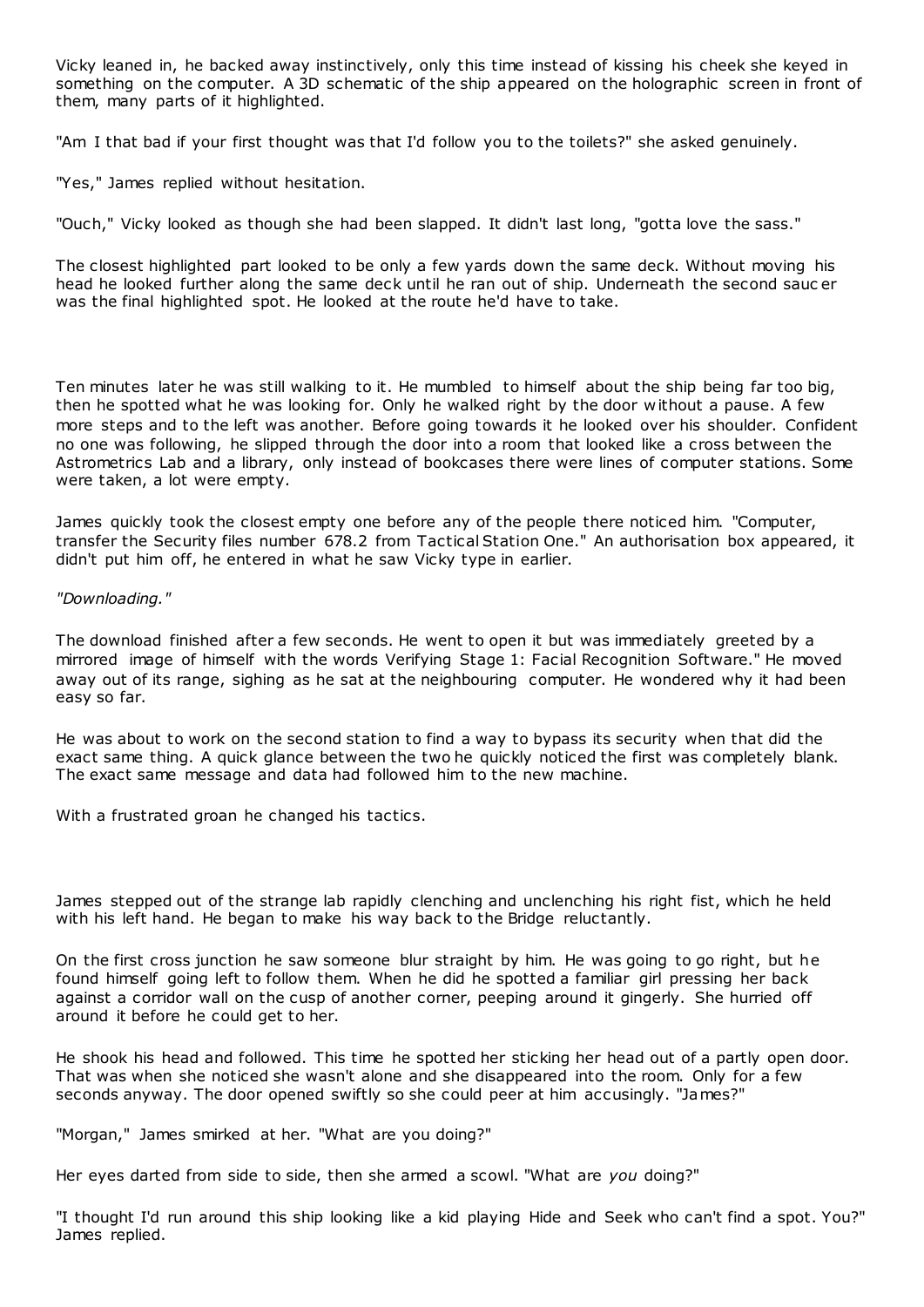"What?" Morgan snapped.

James couldn't help but laugh, "oh sorry, that's you. You've never had to sneak around before, have you?"

"At least I'm not the ninny walking in plain sight," Morgan said smugly. "Besides, I prefer to punch my way through."

"Yeah, that sounds familiar," James nodded.

Morgan folded her arms, eyes sharpening. James recognised the signs, he prepared for one of the many Janeway deathglares. "My dad didn't do it. I'm going to prove it cos you sure as hell aren't."

James' mirth faded away. "I will, I just had to find a safe spot to do it without being harassed."

Morgan's glare never happened, she burst into giggles. "I heard. What is it about you that makes women blind and dumb?"

"Beats me," James said with a shrug.

Morgan looked disappointed he wasn't offended. She shrugged it off. "I'm not sitting around doing nothing. See ya and watch your back." She hurried away from him. He followed at normal pace. As he expected he found her doing her sleuth routine with another wall.

"Their temporal databanks are too highly secured," James said, making her jump and glare at him. "I can't do anymore on my own without drawing further attention to myself. The only way to prove it is to work with Vicky, unfortunately."

"For you, maybe. Stop following me," Morgan said.

"Um, no," James chuckled.

Morgan leapt to her left to reach one of the doors. "Too bad!" she yelled as it shut behind her. James shook his head and approached.

The door's label worried him so he tried to follow her, only it didn't open right away. Thirty seconds passed before it did. Instead of a corridor or a room, he walked straight into what looked like a turbolift tube. The floor shot upward at a speed that would normally drag him to a c rumpled heap on the ground, yet he didn't feel much at all. It felt like a turbolift but a lot faster.

A door similar to the one he stepped through greeted him when it stopped and opened. On the other side looked to be a smaller version of the Erona bridge, empty, apart from Morgan sitting at one of the stations squinting and pulling a face.

"I don't think we should... this looks like their battle bridge," James said as he stepped forward.

"Why?" Morgan whined like a small child towards the ceiling. She climbed onto her knees, still in the seat and leaned on the back of it. "The schematics show two rooms, it's a shuttle."

"The sign said Captain's Yacht," James said.

"Hmm really? Can you go check real quick?" Morgan asked.

"Nice try," James laughed at her as he made his way to what he thought was the helm. Morgan refused to budge from it. "Where exactly are you going to go, and why an Erona shuttle?"

Morgan smiled smugly at him as she settled into the chair normally. "Wouldn't you like to know, nosey."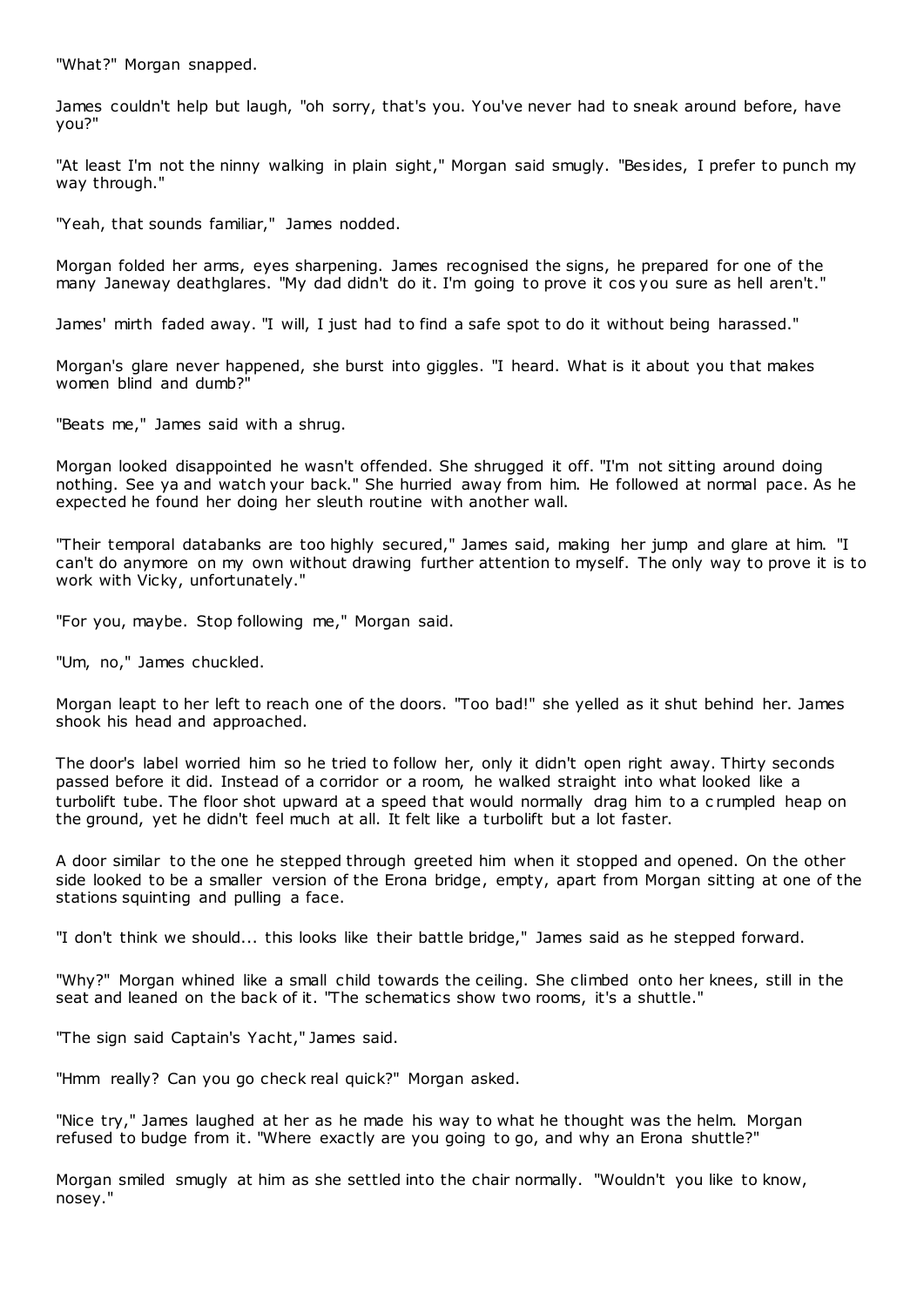"You don't know, do you? You got lost doing your Mission Impossible bit and you're covering," James said.

"It's not impossible," Morgan said defensively. James struggled not to laugh again, he bit his lip firmly. "I thought that since it happens in two days, I'd go to where Voyager would've been then. See if anything happens. If someone shows up I beat the crap out of him or her."

"Right. You might want to start at a habited planet there," James said.

Morgan looked over her shoulder, "I know." She turned back to figure out the panel, immediately drawing a blank at the nothing she saw there. James looked on in worry at the fifteen year old sitting at the helm controls. That was unnerving enough without the complicated LCARS and so called user friendly system the Erona was using.

"If you want, I could do all the boring flying and you can take Tactical," James said.

Morgan's eyes lit up, not that he could see. She tried to make her voice sound dull and disinterested, groaning first, "fine, whatever."

Once she vacated the chair he took it, the teenager then looked around for her new station. James tried gesturing his hand to the right in front of the helm controls, nothing happened. "Okay, um... set a course for Phattee Two."

*"State time and date,"* the computer responded.

"Uh, now," James replied.

*"Acknowledged,"* the computer responded.

The ship hummed beneath their feet. Voyager still remained on the viewscreen, with the main section of the Erona along the bottom. They weren't moving. James and Morgan were about to comment on it when both ships disappeared and a planet filled three quarters of the screen instead.

"What did you do?" Morgan stuttered.

"I think... it er took now too literally," James replied awkwardly.

Morgan groaned, "dumbass."

## **The Erona Bridge:**

"Shoot," Ashley whispered to herself.

Only she wasn't as quiet as she thought. The whole Bridge crew looked at her.

"Shoot what?" Vicky asked.

The man at the helm started twitching before looking over his shoulder. "Yeah Ash, what have you done now?" he said with faked anger.

Ashley looked confused, she double checked her station before focusing on him. "Wait Tony, that was you?"

"No, I didn't pilot the wro... I mean what was me?" the man stammered.

Vicky glanced between the two. "I don't care who, someone tell me what's going on."

"Tony flew the Captain's Yacht away again," Ashley replied.

At the same time Tony spluttered out, "Ashley time transported the Yacht away." They both glared at one another.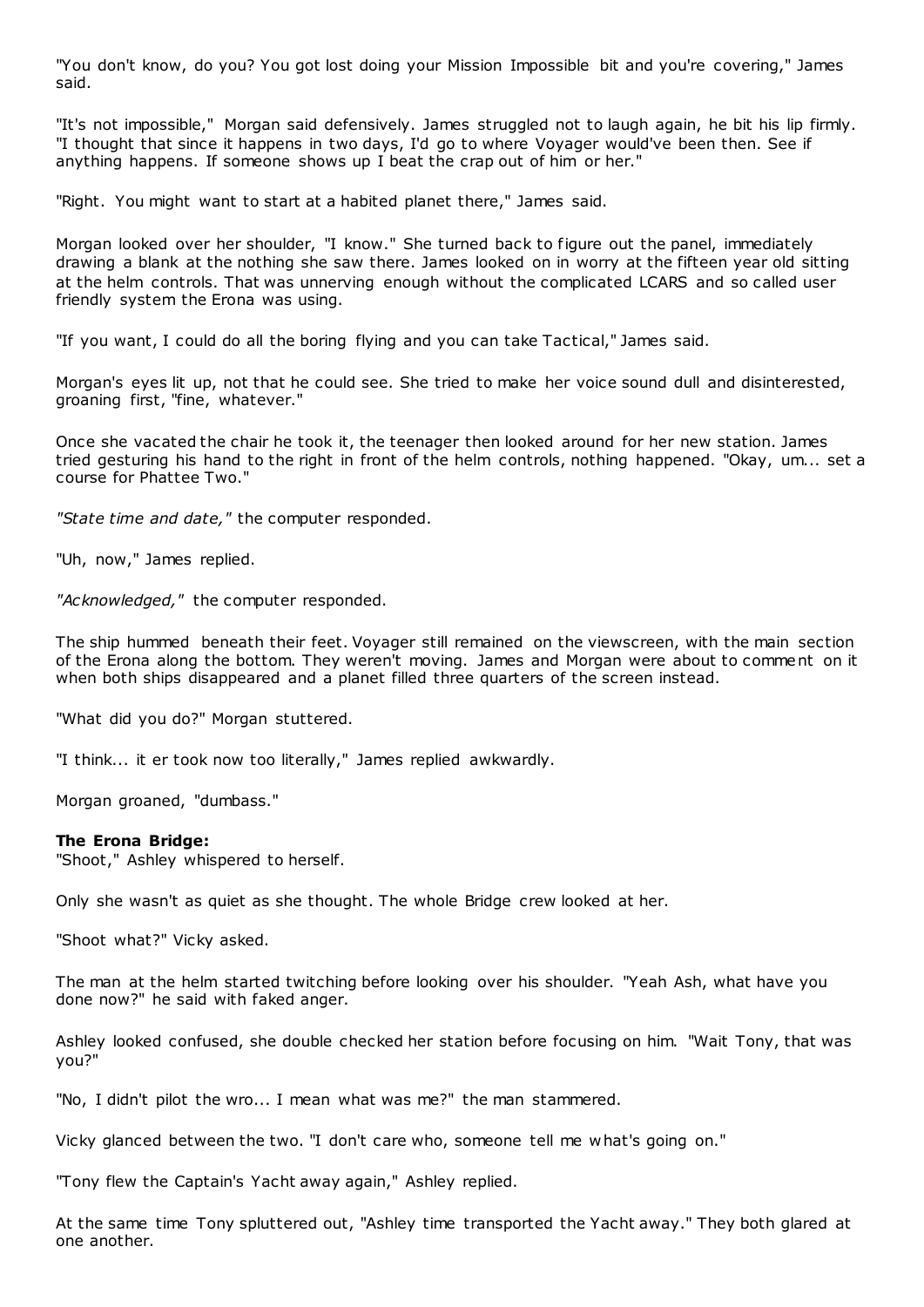*"Lex to Bridge.* Someone *launched the Yacht despite it having multiple Security breaches,"* a woman's voice said irritably.

*"I didn't want to be sucked into space,"* another woman's voice whined.

The entire bridge groaned into their hands. "Oh god, security breaches. The science lab is nearby. Who was on it?" Vicky said.

*"Jackson, Lara, Tinsy, Oliver, Dan..."* the previous voice answered before they were interrupted by a slight bang.

Ashley shook her head, "you mean the Yacht not the lab, right?" She quickly checked. "Um, James and Morgan. That's not good. What is good is they only time jumped a short distance."

"Morgan?" Vicky said confused, she thought about it but it only made her a bit grouchy. "Damn it. What was she doing here with him? Someone should tell Voyager."

"Um you're the acting commander while Jacqueline and Will's gone," Tony reminded her.

Vicky's shoulders slouched. "Oh right. Hail them."

The viewscreen changed to show the rather empty Voyager Bridge. So empty they could only see a couple crewmembers playing the same game on each of their screens.

"Um, helloo??" Vicky said desperately.

"No, no. Get the pearl thingies, I'm busy," one crewmember complained.

The other took a peek at the neighbouring screen. All that seemed to be happening was a humanoid shaped robot whizzing around a lava landscape filled with vast alien buildings. "Oh yeah, I can see that. I can't do it, I'm in the middle of an affinity quest cutscene. There was only three minutes left..."

He was interrupted by the girl singing along to the game's music, "over the rainbow, glorious sun. Nananah na, hope we're alright." The male crewmember groaned and got back to his game, not before he spotted the familiar floating object she was getting too close to.

"We don't belong here anymore, da da da naah... what the fu..." her singing turned into shouts as her robot exploded. A human figure then fell towards the ground. "What was that? Ohno, does that mean I failed the flight test?"

The man giggled, "yeah sure, can't finish the game now. Go get those pearls."

"Excuse me!" Vicky shouted.

She heard a familiar woman's voice mutter angrily, "oh for god's sake." Jessie walked onto the screen. "They're all in the trial right now. Are you already bored with forcing yourself on men that don't want you?"

"Ha, funny," Vicky pretended to laugh with a straight face. "For your information I'm not the only girl you've got to compete with."

"If it's a common decency and no means no contest, there is no competition here," Jessie said.

Vicky ground her teeth, "look literal doll face, James has stolen the Captain's Yacht and he wasn't alone."

Jessie frowned, "what?"

"I think the joke is doll's faces are painted on," Tony dared to explain.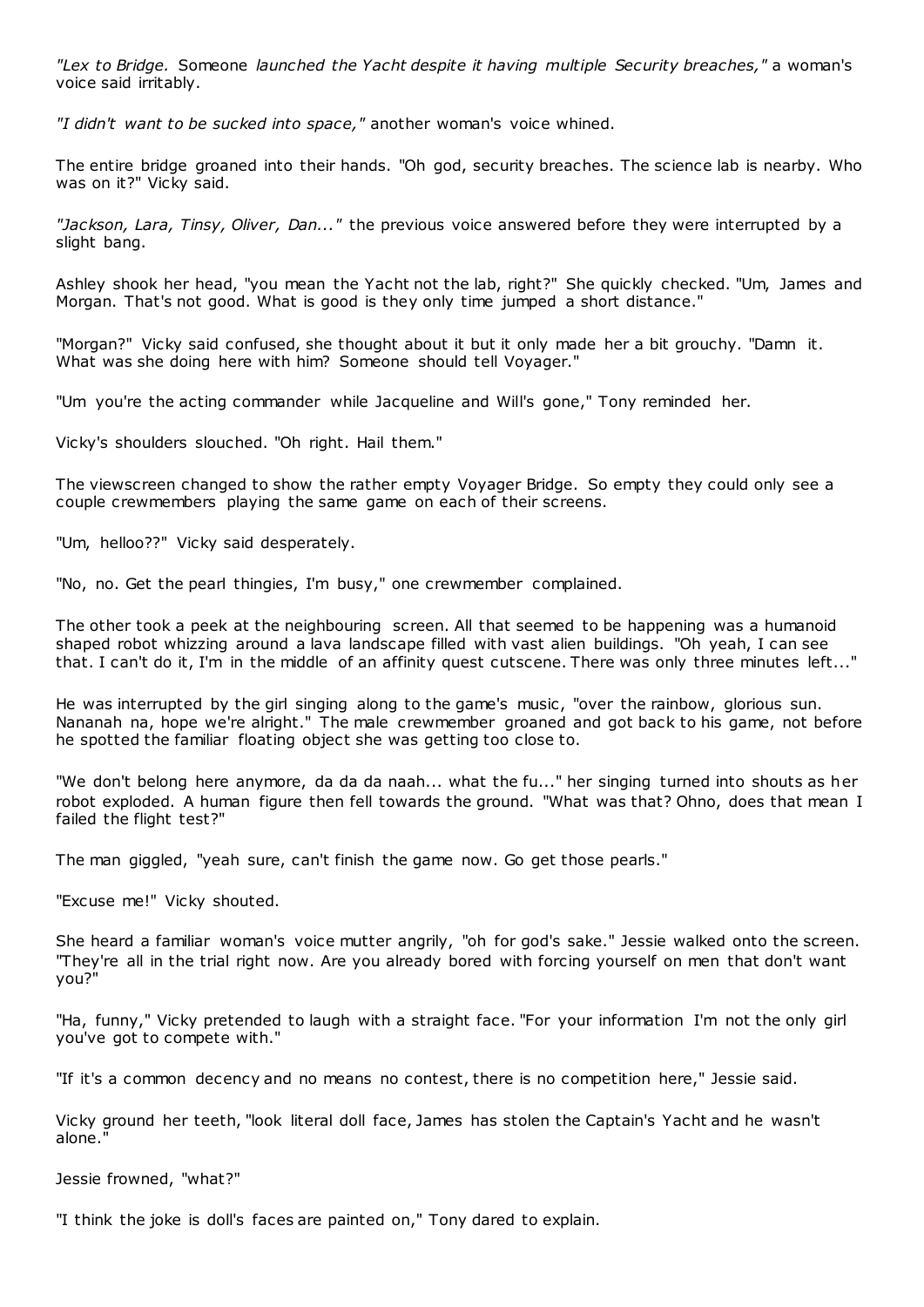Jessie rolled her eyes, "that's not what I was saying what for. We didn't see any separation sequence or ship flying off." She turned her head to one side and muttered quietly, "I'm gonna smack the crap out of her."

"Oh I love a good cat fight," Tony snickered as he sat back in his chair.

Vicky and Jessie both sighed similarly. "I'm starting to think being a brainless horndog is a helmsman requirement," Jessie said. "Where have they gone, do you know that at least?"

"Where do you think?" Vicky sniped at her rudely. "Voyager can't go there, Janeway's death has to be avoided."

"But Chakotay's in the Conference Room getting grilled by your crew," Thompson's voice said off screen. He wandered into it to Jessie's annoyance.

Foster wandered in also from the opposite side, "yeah and Janeway's safe and sound with us."

Jessie glanced between them both, "then why didn't she answer the hail?"

Thompson panicked and ran back off screen. Foster shook his head, "she went for a coffee break you idiot."

"So yeah, Voyager should stay put. We better go after them. Our ship will be faster," Vicky said. "I thought I should tell you before we did."

"Fine, but I'm coming with you," Jessie said. She walked off screen too.

"Yeah no, that's not allowed," Vicky complained. Jessie rematerialised next to her, not only annoying her but it was a shock too. "How did you... why are you guys from the past slipping through our security like it's nothing?"

Jessie smiled mockingly at her, "do you really want me to answer that, Miss Security Chief?"

"Ugh, Tony set a course for Phattee Two, slipstream velocity," Vicky ordered.

"So still using slipstream in the future," Jessie said to herself.

Tony grinned, "yeah funny story about that. So we're tootling along and the alarm raises. We look and we're like *ohno*, so Ashley and John start pressing at random. Voyager's like boom," his hand started sliding across his console as he made screeching sounds. "But then even more alarms started..." He was hit by multiple objects, including tricorders. "Ow! What?" he pouted.

"Why would you tell Jessie from Voyager that, you fricking moron!" Ashley hissed.

"Wow, he's dumber than Tom. I didn't know that was possible," Jessie said. Everyone else nodded.

Morgan stood around, fidgeting quite a bit, as James rummaged through a weapons locker. Every strange looking thing he put to one side, saying nope.

"Oh come on, pick something. Give me something sharp," Morgan said.

James looked back over his shoulder at her with a raised eyebrow, "yeah, that's not happening."

"You better not be age discriminating, I'm an ace with a blade," Morgan said.

"No," James said as he chose two things that looked like small phasers. He turned around to face her. "I'm you discriminating." He double checked one weapon before giving it to her.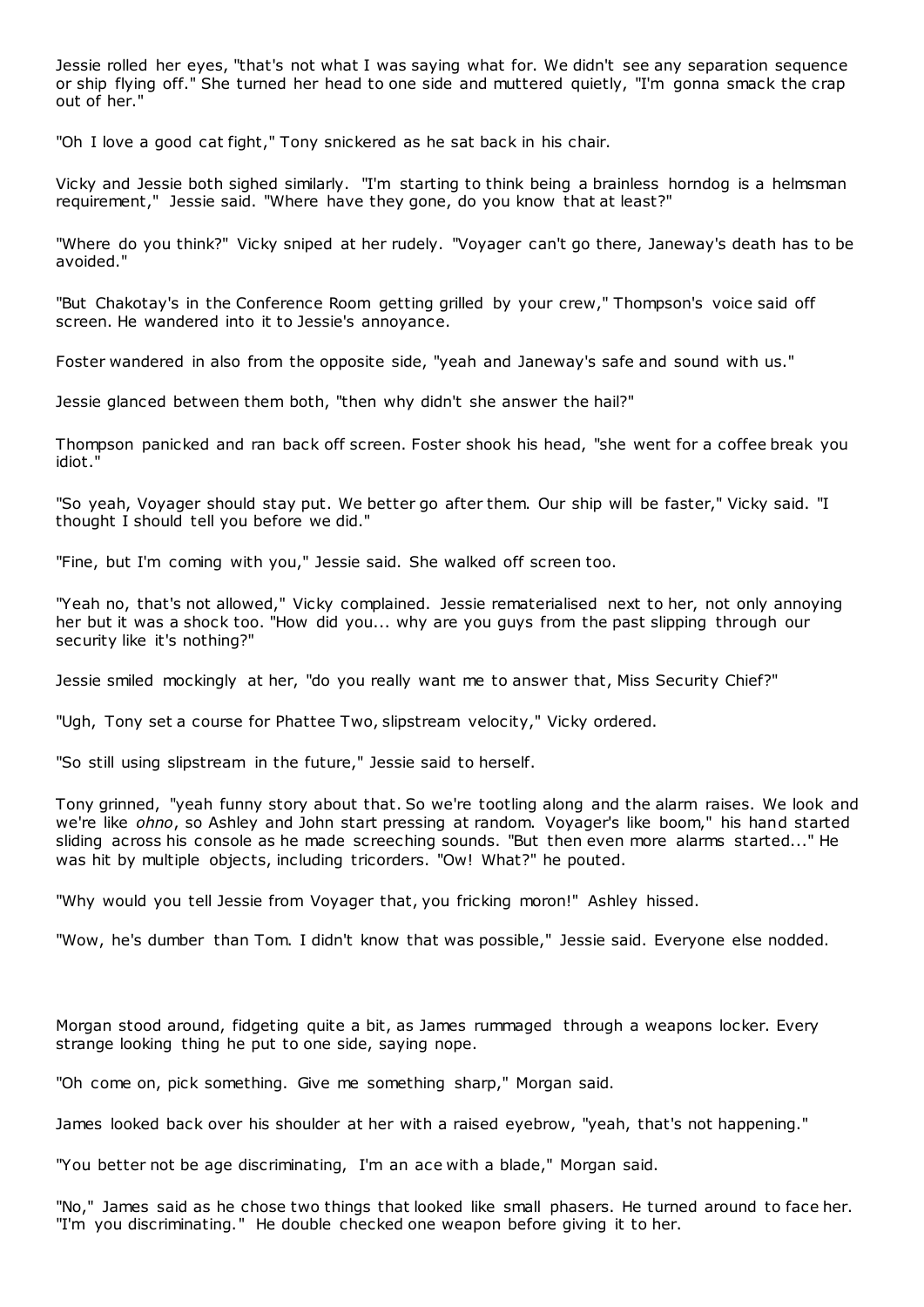"You know, you're not as funny as you think," Morgan huffed.

"Oh burn," James said flatly. He turned to the computer nearby. "Okay I think we'll be fine as long as we say regular transport, timed to beam us back after..."

"Interesting," Morgan yawned. "Regular transport to the co-ordinates."

The pair beamed away before he could argue. They appeared in the middle of an outdoor market street filled with many different kinds of aliens. They didn't bat an eye at the two Humans appearance.

"You forgot to tell it to beam us back after a while," James said.

Morgan didn't look concerned at all. "It's a future ship. We can call and tell it to, surely." Then she looked worried, "maybe we should've cloaked it or raised its shields."

"Yeah I never would've thought of that, that's why we came straight down here," James said sarcastically.

"Blah blah old man," Morgan muttered. She was about to walk off when she breathed in the air, it made her shudder and pull a face. "Eeeew, it stinks here."

James intentionally sniffed the air, he grimaced as well. "Yeah, it smells like Janeway's Ready Room on a bad day." He walked forward and around her, narrowing his eyes slightly at the girl. "Old man?"

Morgan smiled sweetly and innocently. "Aren't you?"

"No, twenty six isn't old," James said.

"See, you don't like it, do you?" Morgan said, sticking out her tongue before walking away.

James stood still with a confused look on his face. "What?" he mouthed. He quickly sprinted forward to catch up with her. "I wasn't discriminating. It's your Janeway genes that are the issue, not your age."

"Speaking of mum, she'd love this place," Morgan said nasally, still with a disgusted look on her face. "I can't seem to get away from it. How many places are selling that junk?"

They looked at the stall next to them. A woman there was busy bagging a few it ems for a couple of customers. One of them began to count what looked like coffee beans they fished out of their pocket.

"Uh," James could only say.

Morgan shuddered and swapped to her other side. There were three people waving palm sized ones at the store owner, with expensive jewelry littered across the stall. He chose the middle one to the other two's disappointment. The winning customer forked over the bean and walked off with a sparkling necklace.

"What the...?" Morgan said.

James nodded, "yeah, I doubt your mum would be too keen to come here after all."

The Erona entered orbit of the same planet, only there was no sign of its baby ship.

"So they're not here," Jessie said flippantly.

Vicky looked smug. "The Sior is programmed to raise its shields and cloak when its crew have left it. So past or future ships don't spot it."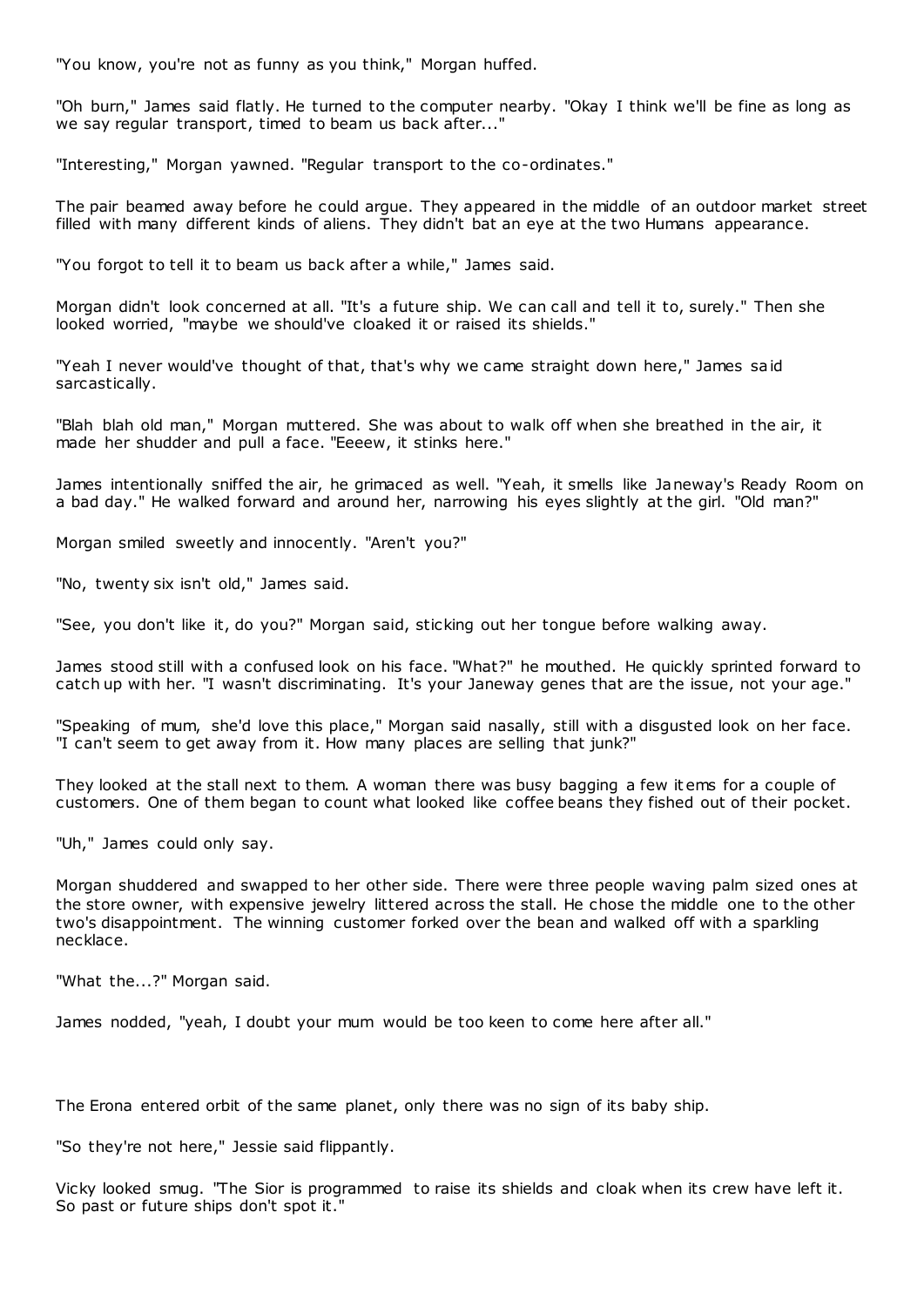"Oh lardy dah, how do its crew return to this genius over sized shuttlecraft?" Jessie asked.

"It's er, you have to call it and ask," Vicky seemed to guess.

Ashley smirked, but only Jessie noticed it as Vicky had her back to her. "You don't. It's a prototype. For now we keep some clueless someone on board who doesn't know how to use it."

"So many to pick from," Jessie commented.

Vicky narrowed her eyes, "laugh it up. This is serious."

"I'm hearing two conflicting statements here," Jessie said. "Why would Morgan think it's a good idea to come here? If this is where the poison comes from...'

"It isn't only that. Sensors say the planet's rich in farmland, the majority of them are coffee plantations," Ashley said.

"Oh," Jessie cringed. "Did you guys find any evidence that'd bring James here then?"

"Make up your mind. Was it James or his new girlfriend who decided to come?" Vicky huffed.

Jessie burst out laughing, "who, Morgan? I dunno what I was worried about. You're so delusional, clingy and jealous, it makes you look so..."

"Skanky?" Tony questioned. Vicky glared at him.

Jessie did as well to his surprise, "no, I was going to go with pathetic ."

Vicky folded her arms tightly and tried to act as if the comment didn't hurt. "James asked if this planet was Janeway's next supplier, and he did look as if he figured something out."

"Something? He didn't tell you," Jessie said.

"No, he went for a bathroom break," Vicky replied.

Ashley and Tony sniggered quietly, or they tried to. It only made them snort a few times, drawing further attention. "He looked for the furthest away one he could find, didn't he? Ouch," Tony said.

"We better beam them back," Jessie said.

"I can't use the transporters when they're surrounded by people. Temporal Prime Directive," Vicky said.

Tony looked confused, "that's never stopped us before."

"Um how would they know the beam is from the future? Are these people not warp capable?" Jessie asked.

"They are, they're just not transporter capable," Vicky replied.

"That's never stopped us before," Jessie mimicked Tony. Then she remembered the Kazon and she scrunched up her face, "good point. But we need to think of something, fast."

"We do?" Tony frowned.

"Um Janeway's daughter is down there. These people seem to have a love of coffee. They grow the poison that will kill Janeway. Instead somehow Chakotay is the prime suspect. All on the same day we would've arrived here. Do I really need to spell it out for... of course I do," Jessie said.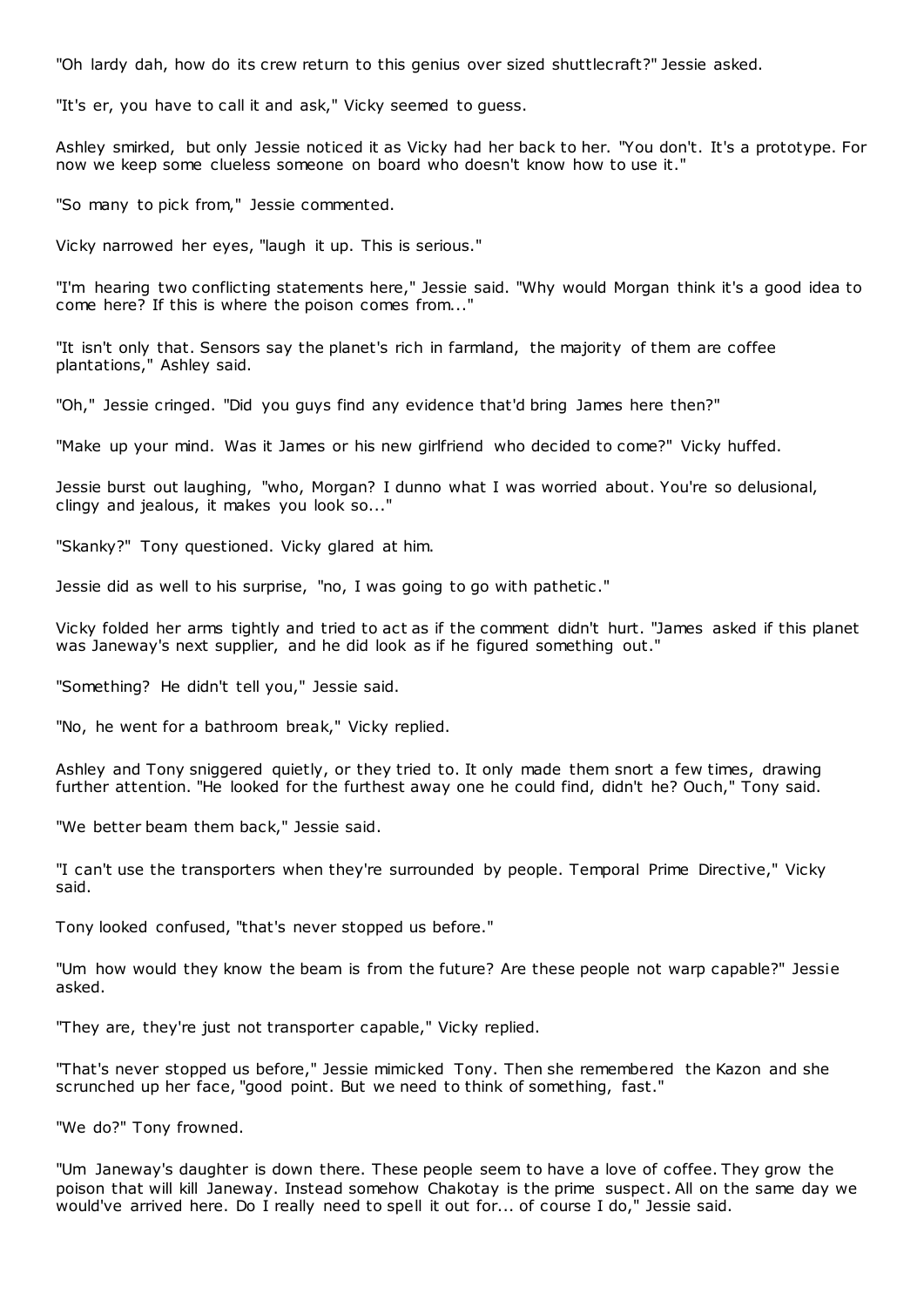"You think Janeway pissed them off so much they'd make her think someone close to her poisoned her? Damn, that's cold," Tony gasped.

Ashley frowned, "hang on a minute. That doesn't add up. Janeway's not even here so she can't steal any coffee. Not anymore. Morgan's not in danger, so no problem right."

Morgan and James reached a much quieter corner of the market, Morgan hurried so she'd get out of the smell range quicker.

"I knew dad wouldn't kill mum," she said, breathing in less coffee flavoured air. "It's obvious what really happened."

"Yeah. Janeway trades Voyager for a giant coffee bean," James said with a straight face. Morgan elbowed him in the arm before he could think of laughing. "Okay, ow."

"Daaaw there there," Morgan teased and patted it. "Mum wouldn't do that."

"It's a joke and I know," James said, shifting his arm away from her. "Knowing her, she'd probably steal it."

"Finally, we're on the same page," Morgan said. "We need to get some proof, right ?"

James sighed and scanned the market they had walked through. "Right, but what? We've got nothing we should trade. Maybe we could film a transaction."

"That or we could pretend to do a trade then..." Morgan suggested.

"Thieves!" a woman barked from the middle of the market. Her outburst drew a crowd quickly, so loud they couldn't hear what was being said. Though the pair did see armed men approach the scene.

James and Morgan hurried forward to get a better look, at least until they reached the heaving crowds. One of two of the armed men waved his arm towards everyone, shushing them into a quieter drone of voices.

"What happened ma'am?" the other asked a distressed woman at a stall.

"My money, it's gone. I saw it. Spirited away like magic ," she cried.

A neighbouring stall owner started shouting as well, "my till is empty too!"

"There's no such thing as magic ," one guard scoffed. "Perhaps it was a pickpocket."

"No! I saw it, a blue shimmery beam of light," the woman said.

James and Morgan awkwardly glanced at one another. Morgan seemed a lot more confused than him. "How?" she asked.

"I dunno, maybe..." James mumbled. A horrible thought popped into his head. "Ohno."

"What?" Morgan asked.

"The Erona said their interference lead to Janeway's death. If we didn't know about it, we wouldn't have come here to prove Chakotay's innocence," James stammered.

"Yeah so, we didn't steal the coffee," Morgan said.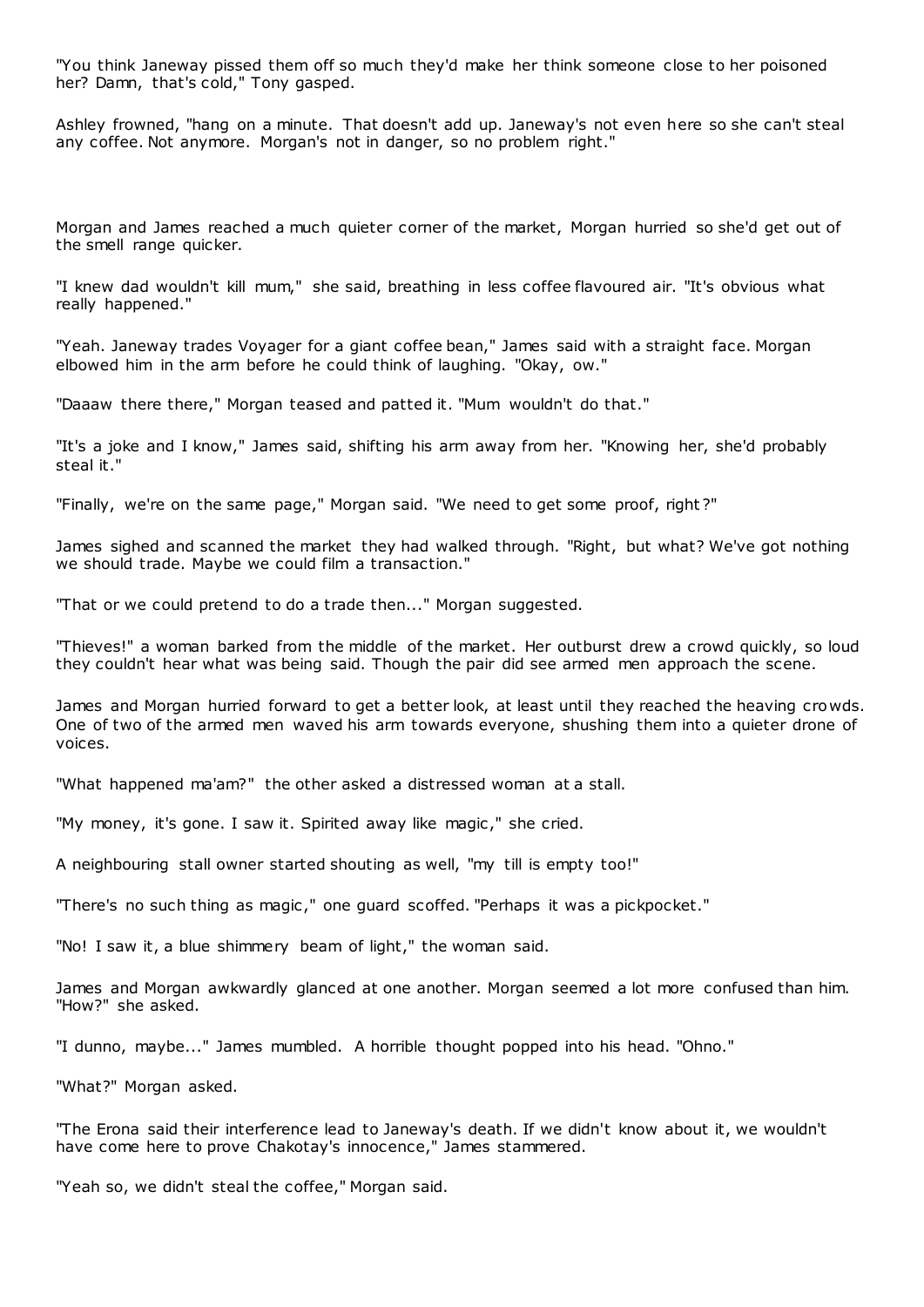"Somehow I doubt our disappearing act went unnoticed," James said to her quietly to avoid anyone overhearing him.

Morgan's face drained, "oh."

"Them, I saw them appearing like that before!" someone nearby shouted. It stirred up the rest of the crowd again. A chorus of *me too* and *that's the thieves* got the pair's full attention.

"Oh," Morgan groaned. Her hand floated down to touch her phaser. James gently took a hold of it to stop her and took a step back.

"That's not gonna help," he whispered.

Morgan huffed as she followed his further steps backwards. The guards were pushing their way through to get to them. "Why did we bring them for then?"

"Not for shooting crowds, okay, bare with me," James whispered. He slowly turned around at the same time a number of people circled around to block them. "Damn."

"Hold it you two. Why are you in such a hurry?" one of the guards snapped. They cleared the last of the people in between them and the pair. One of them had another device as well as a weapon. "If you didn't do it, what's the rush?"

"We didn't. That stuff stinks," Morgan complained.

The crowds didn't take kindly to her comment, the shouting volume raised, most of them were jeers.

"Look, we don't have anything of yours. That we can prove. You'll find nothing on our ship," James said.

Morgan elbowed him again and glared, "we can't show them the ship. It's a future one."

"Maybe you should have took the Flyer then," James whispered back sharply.

The guard with the second device turned to the other. "Sir, their bio scans are a partial match for the thief."

"Partial?" the guard said, a sly look appeared in his eyes. "Perfect."

"Oh so now there is a thief sighting, coffee didn't magically disappear into thin air?" Morgan mocked them. James tried to get a word or a shush in, but he may as well have been talking in space.

The second accuser pushed their way through to point at her, "they called it coffee as well!" The crowd were riled further. "Soon after the thief left my stall we were all robbed."

"You really must think before you speak," James said, his voice almost drowned out by calls from the crowd to hang the both of them.

Morgan rolled her eyes, "hush it hippo creep."

"Hypocrite," James struggled not to laugh.

Morgan pulled a face while she made her hand make yapping gestures.

The smug looking guard stepped forward. "Stealing currency from the Scumn is a vile crime that demands a harsh familial penalty. It's the only way to deter criminals from such disgusting acts."

Morgan briefly snorted, she held back her laughter for now. "You're called the Scum?"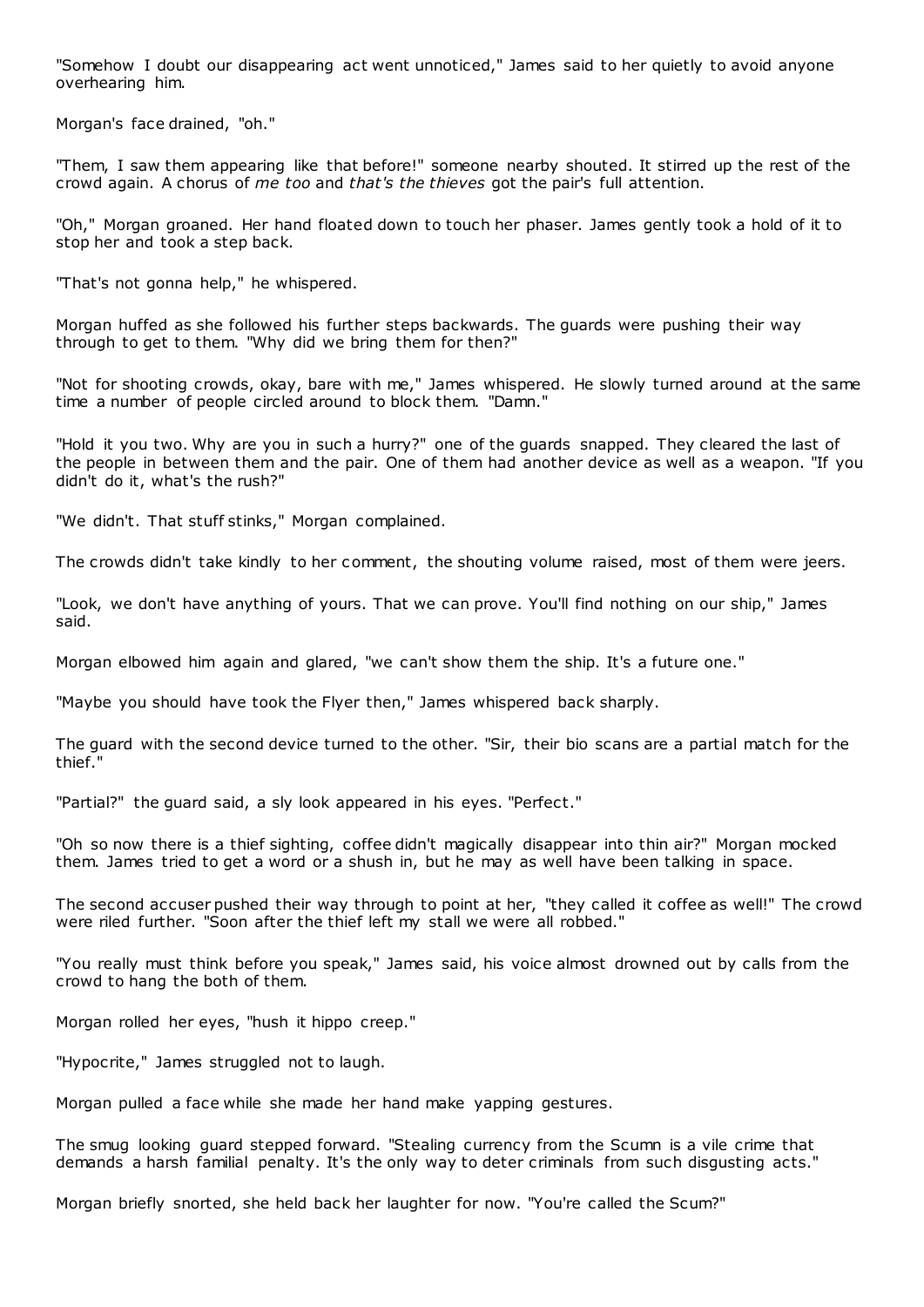"Morgan," James warned her.

"What? These people wanted to kill mum and frame my dad for it. I don't care about offending them," Morgan snapped at him.

The guards chuckled between themselves. "There's no need for that now, child," one said, he nodded at the other. "Kill them, then send their bodies to the mothership in escape pods."

Morgan looked at James, "now can I shoot them?"

James cringed, his hand did hesitate over the phaser on his belt. "Or we could..." They disappeared in a transporter beam, leaving a very angry crowd and guards behind.

"Do that," James said when they rematerialised on the Erona Bridge. The first thing he noticed about it was Jessie sitting in one of the command chairs, with a strand of hair hanging over her face. Strangely it didn't look like it bothered her. "Jess?"

"Hi," she said sweetly. "Time to shove off Tony."

Tony groaned, he got up in a huff. "All right, jeeze."

"I meant fly the ship away," Jessie muttered.

"Oh," Tony laughed nervously, retaking his seat.

Ashley briefly glanced up from her console, "hang on, I need to grab the Sior."

"Okay what happened? How did Jessie manage to hijack the Erona?" Morgan asked.

"There was some, *internal politics* while you were gone," a tall brunette woman replied with a smirk.

"Um. Dare I ask?" James said, worried.

Something on the floor caught Morgan's eye. She crouched down to pick it up. No sooner than she had she flung it away with an, "eeeew!" A tuft of short black hair landed right by James' feet, he frowned as he glanced down at it.

Jessie chuckled, "don't start what you can't finish, I say." She then gently tucked her stray strands of hair behind her ear.

"Um, two ships approaching from the surface and another from where we came," Tony stuttered. "Oops, it's Voyager."

"We need to put off these coffee wacko's before we leave then," Morgan said.

Ashley shrugged, "no not really. Sior docked, activating cloaking device. Tony."

Tony shivered, "um," he glanced behind him at Jessie. She nodded. "Aye aye. Setting a rendezvous course for Voyager, timestamp zero point zero two three."

As before, the viewscreen image changed in an instant from the green planet to nothing but stars.

"No one will ever know," Tony said, looking smug until he looked up. The Erona crew groaned. "Oh shoot, not again."

"Arrived at a time after Voyager left to look for us?" Jessie questioned.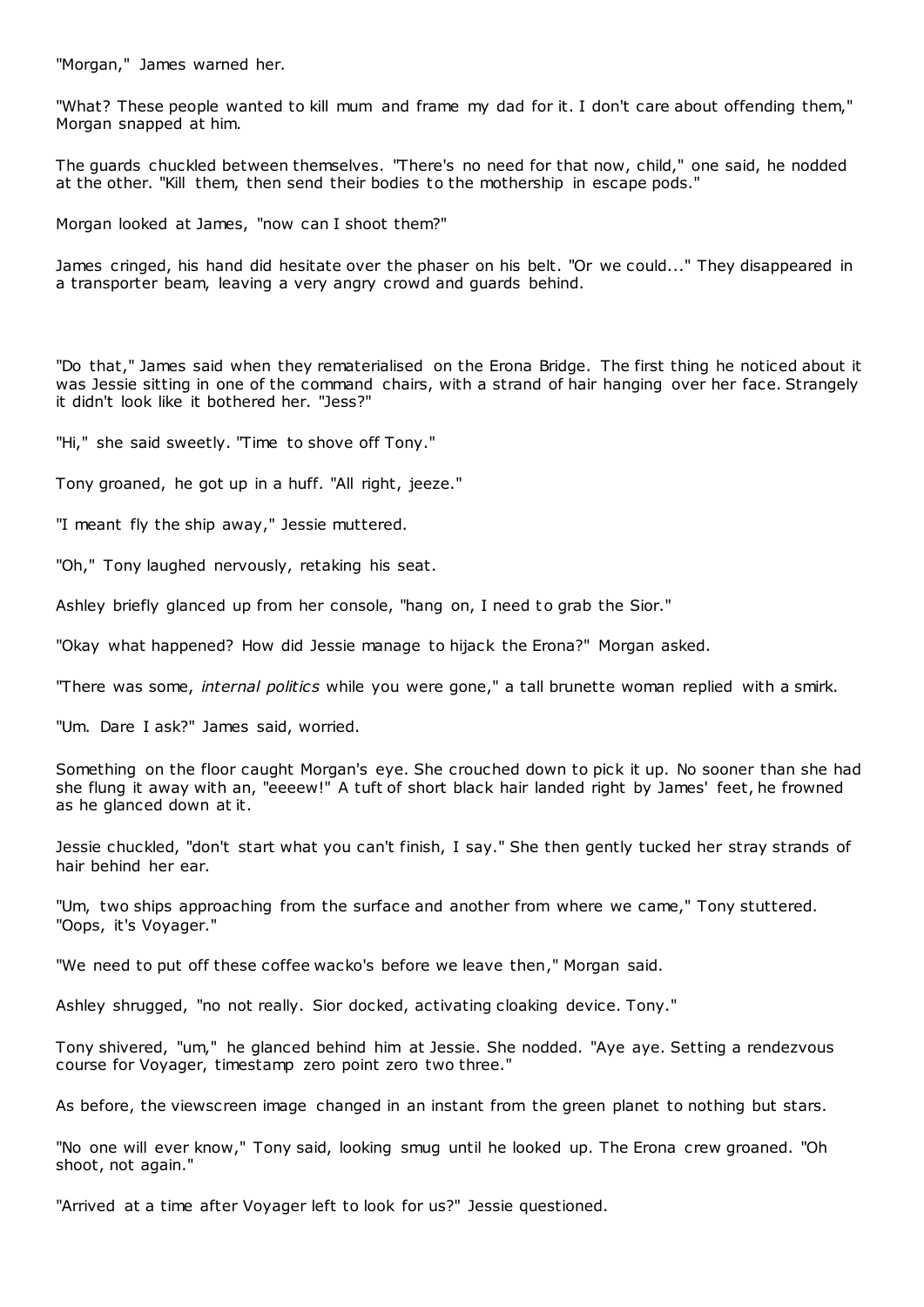"No, I swapped our positions," Tony replied sheepishly. Vicky stomped onto the bridge sporting a new hairband, her face red in fury. "It gets worse."

"Yeah," James said.

"No not that," Tony mumbled. "Time wise too. Heh heh."

The Voyager crew stared at him blankly. The Erona crew were annoyed but were not surprised in the slightest. The unnamed woman wasn't surprised when her console started flashing and bleeping. Vicky hurried over to her, "what did that bimbo do now?"

"I can easily even your hair out for you," Jessie snarled.

"I meant Tony," Vicky grunted. Tony pouted. "Well?"

"Oh," the unnamed woman said in genuine surprise. "Temporal error resolved, the database is updating."

Tony smiled and bumped his chest, "who's the man?"

The unnamed woman rolled her eyes. "Not you. All you did was transport Voyager into orbit when only these two were there. You did the opposite of fix it."

"So?" Tony asked.

"Don't tell me," James caressed his aching forehead.

"Yep, Janeway's probably already ground her latest haul into a few dozen cups," Jessie said.

Vicky laughed at the absurdity of it, "Tess, can you bring them back here?" The unnamed woman nodded. "And let's never tell Jacqueline. I really can't afford to lose my trip to New Venus, my tan depends on it."

"Wow, and you called me a vain cow," Jessie rolled her eyes.

"Well that's clearly his type, I'm only trying to get in good with him!" Vicky hissed.

Tony made sure to turn his chair around with a bucket of popcorn in hand, looking far too eager. Vicky did a circle motion with her index finger and he turned back around, groaning.

### **Voyager:**

The transport room operator looked puzzled as the shapes on the pad didn't look like the three people they locked onto. Instead they looked like three people and a strange mass almost knee high spread out by their feet. Once they dematerialised one of the new arrivals giggled.

"I can't believe that worked," Morgan said. James and Jessie were as confused as the transporter operative when they spotted the possibly thousands of Cherry Coke bottles by their feet.

"Ho... how?" Jessie asked.

Morgan didn't answer, she was too busy filling her arms.

"Wait, is this why you didn't want me to make the transport orders on the shuttle?" James asked. Morgan stood back up, somehow managing to cradle eight of the large bottles against her chest. She still didn't answer.

"All right fine. Give me some then," James said. He started to snatch an armful for himself.

"You freak! Just one!" Morgan snapped as she kicked him in the shin.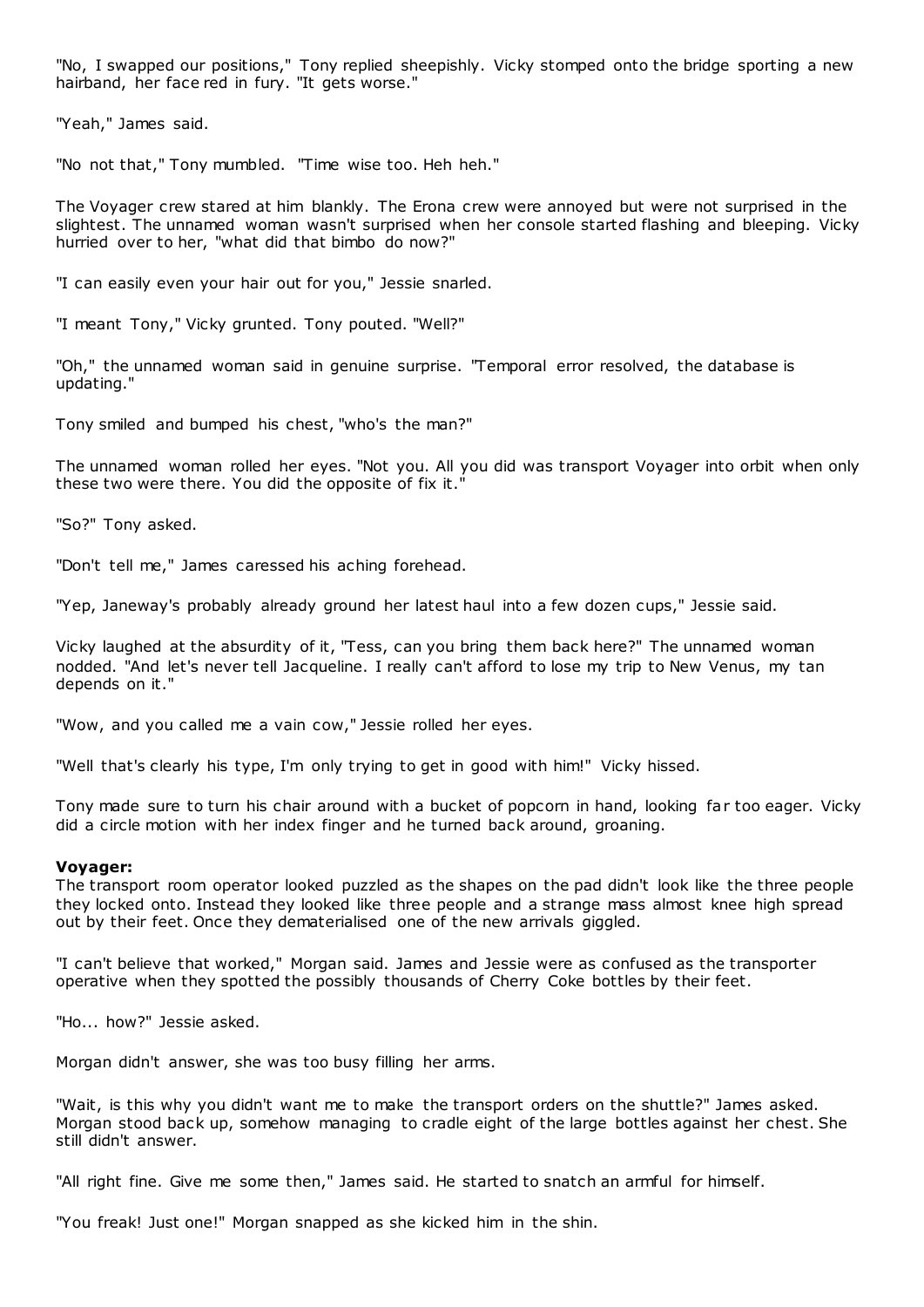James had to resort to hopping for a few seconds since she did it so hard. "Okay for that, I'm taking more."

Jessie watched them, looking like she was losing the will to live. She eventually walked off shaking her head, not without snatching a bottle herself.

# **The Erona:**

Jacqueline squinted her eyes at the circular PADD in her hands, the text zoomed in and sharpened. Her growl reset it back. "So you're saying they framed Chakotay for Janeway's murder because Morgan insulted them at the market?"

"Yeah in a nutshell," Vicky lied unconvincingly.

"Right?" Jacqueline shrugged. She flicked the screen across and was greeted by two pictures of James looking shocked right at her. "Um, what's this?"

Vicky blushed and snatched it off her. "Security thingamajigs from the camera du-dad."

"He helped steal the shuttle?" Jacqueline asked.

Vicky started shaking. "Nuh uh. He was a little lost and er, must have decided to do his work on the first computer lab he found. My top notch authorisation system put a stop to that, see. The proof's all there."

The door to her office opened and Tess ran in with a flustered, angry look on her face. "Hey. Who..."

"Come in," Jacqueline muttered.

"Who broke station forty seven in the science lab? It's all cracked and crap," Tess complained.

"Cracked and crap?" Jacqueline said with a raised eyebrow. "Why me?"

Tess stomped her foot, frustrated at no one answering her. "Do you guys have any idea how long it'll take me to replace the screen? Those motion sensitive touch sc reens are crazy thick and heavy to lug around, then I gotta install them..."

"Then you picked a bad year to be the Chief Engineer," Vicky said.

Tess glared at her, "no, the only thing I picked was scissors." She stormed out of the office.

Vicky snickered behind her hand, "what a sore loser, and so touchy."

"Speaking of which, what's with the new do?" Jacqueline asked whilst pointing at her head.

Vicky touched the left side of her hair, which had been combed over into a loose pony tail on her right. She made a little defeated whimper before running out as well.

Chakotay couldn't stop shaking his head during the story James was telling him. Once he was finished the Commander didn't look surprised in the slightest. "I dunno whether to thank you for figuring it out and watching out for my daughter, or punch you for not even trying to stop her and inadvertently causing this in the first place."

"That's not exactly true. If this was a simple our knowing the future caused it thingie, then Janeway would still die and you'd be prime suspect," Jessie said.

James frowned, confused for a moment. He thought it over and it faded away, "oh yeah, so I wonder what changed?"